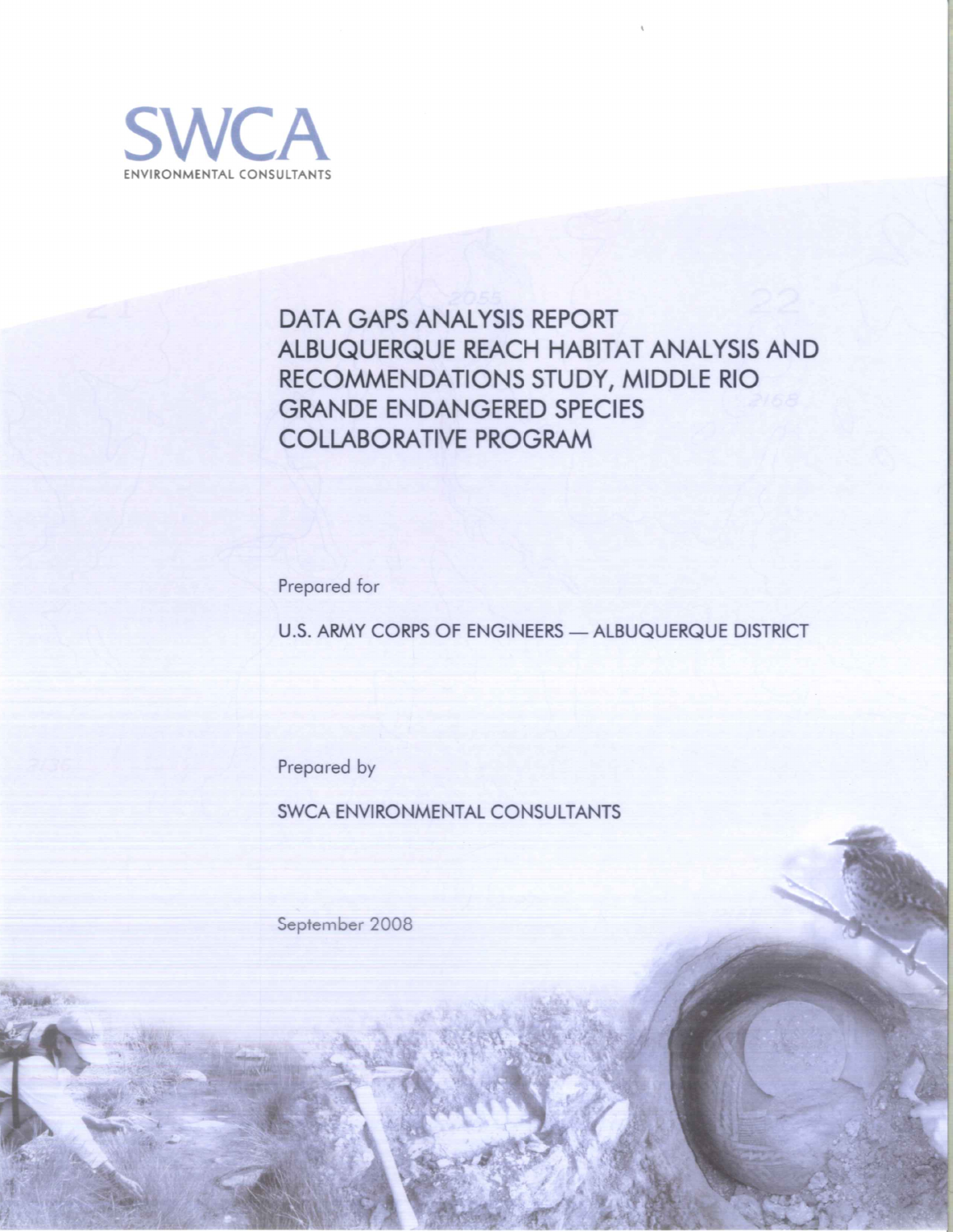#### **DATA GAPS ANALYSIS REPORT ALBUQUERQUE REACH HABITAT ANALYSIS AND RECOMMENDATIONS STUDY, MIDDLE RIO GRANDE ENDANGERED SPECIES COLLABORATIVE PROGRAM**

Prepared for:

#### **U.S. ARMY CORPS OF ENGINEERS — ALBUQUERQUE DISTRICT**  4101 Jefferson Plaza NE Albuquerque, New Mexico 87109

Delivery Order No.: W912PP-08-F-0027

Submitted by:

#### **SWCA ENVIRONMENTAL CONSULTANTS**

5647 Jefferson Street NE Albuquerque, New Mexico 87109 Telephone: (505) 254-1115; Fax: (505) 254-1116 www.swca.com

SWCA Project No.: 14637

September 17, 2008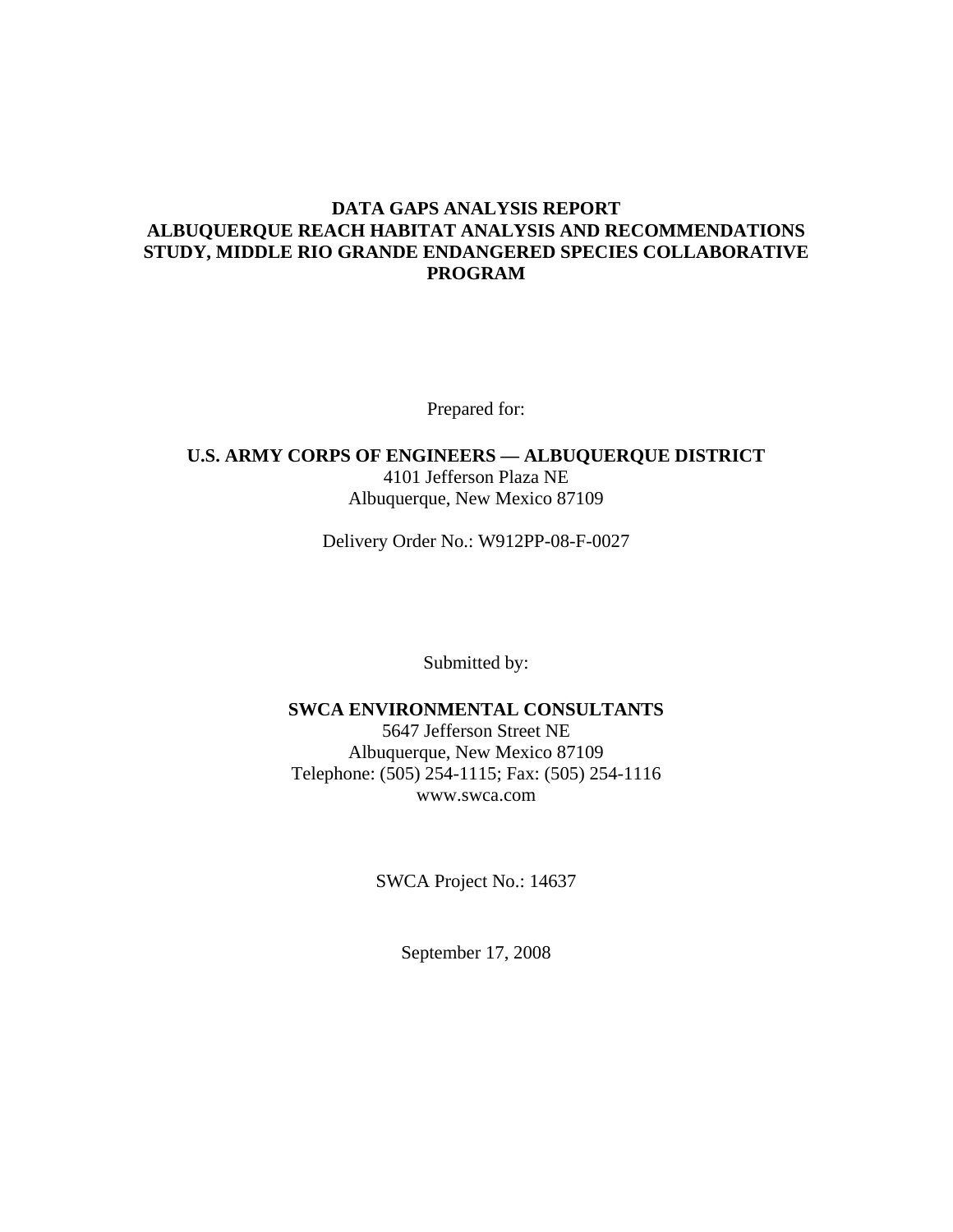### **Table of Contents**

### **List of Tables**

| $\mathbf{1}$ . |                                                                             |  |
|----------------|-----------------------------------------------------------------------------|--|
| 2.             |                                                                             |  |
| 3.             |                                                                             |  |
| 4.             | Hydrology Hydraulics and Geomorphology Information and Data Gap Analysis 13 |  |
| 5.             |                                                                             |  |
| 6.             |                                                                             |  |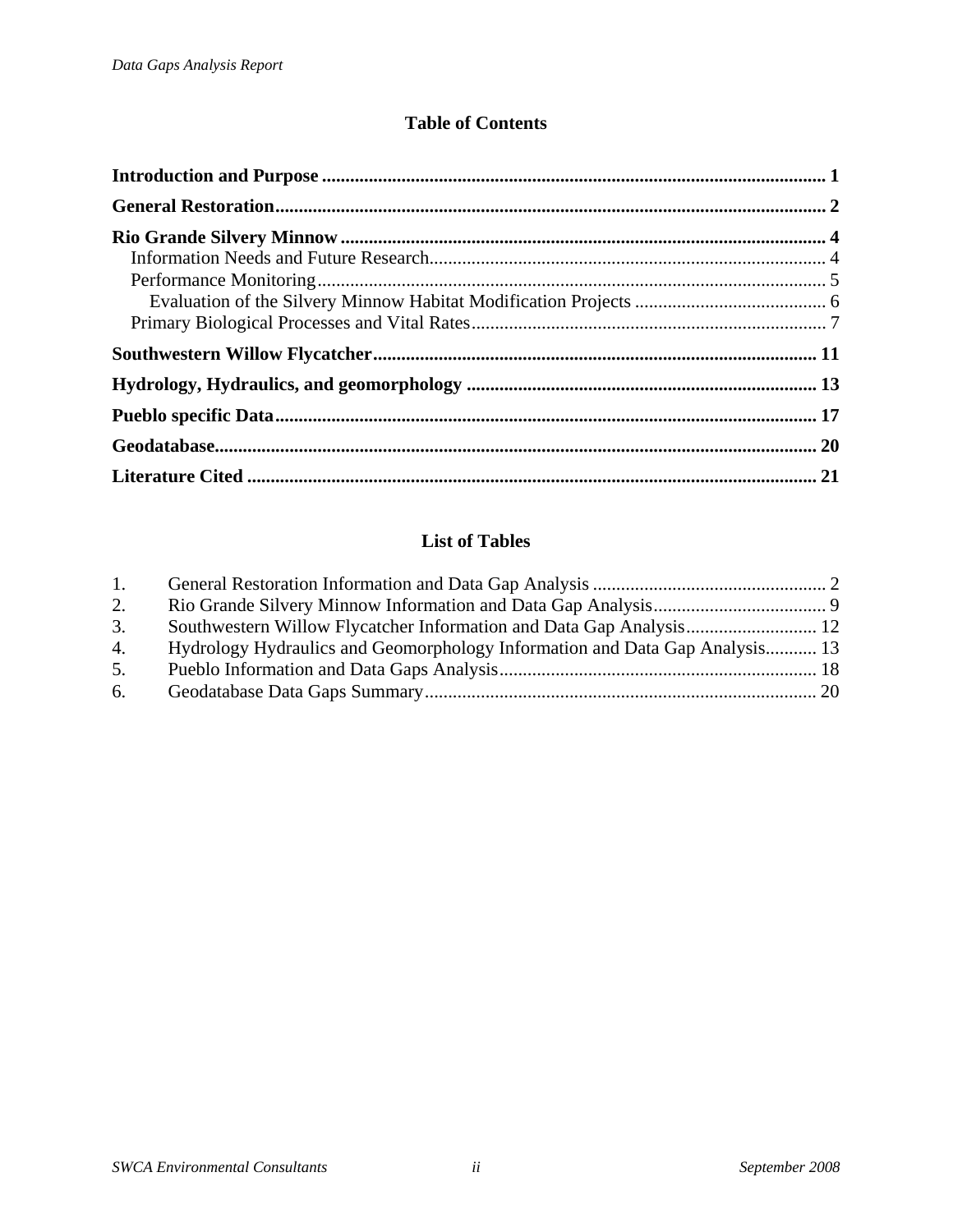# <span id="page-3-0"></span>**INTRODUCTION AND PURPOSE**

The purpose of the Data Gaps Analysis Report is two-fold. The first is to review the existing data compiled in Task 3 Existing Information Summary to identify gaps in existing information pertaining to the current conditions with regards to physical habitat criteria for the Rio Grande silvery minnow (*Hybognathus amarus*; silvery minnow) and the Southwestern Willow Flycatcher (*Empidonax traillii extimus*; Flycatcher). This information and data are generally required to assess the existing habitat conditions and will be used in developing habitat restoration recommendations.

The second purpose is to review species biology information and data as they pertains to the Middle Rio Grande (MRG), specifically the Albuquerque Reach. The data gaps analysis for the silvery minnow and the Flycatcher builds upon the existing body of literature and identifies gaps in our knowledge regarding species biology and habitat ecology. The types of information and data discussed could inform and improve management strategies. This information and data could also be used to develop habitat restoration recommendations and will inform the development of evaluation criteria and monitoring methods.

This Data Gaps Analysis Report will: 1) summarize how SWCA Environmental Consultants (SWCA) will obtain or proceed in the absence of the data/information, and 2) provide recommendations for future studies and actions.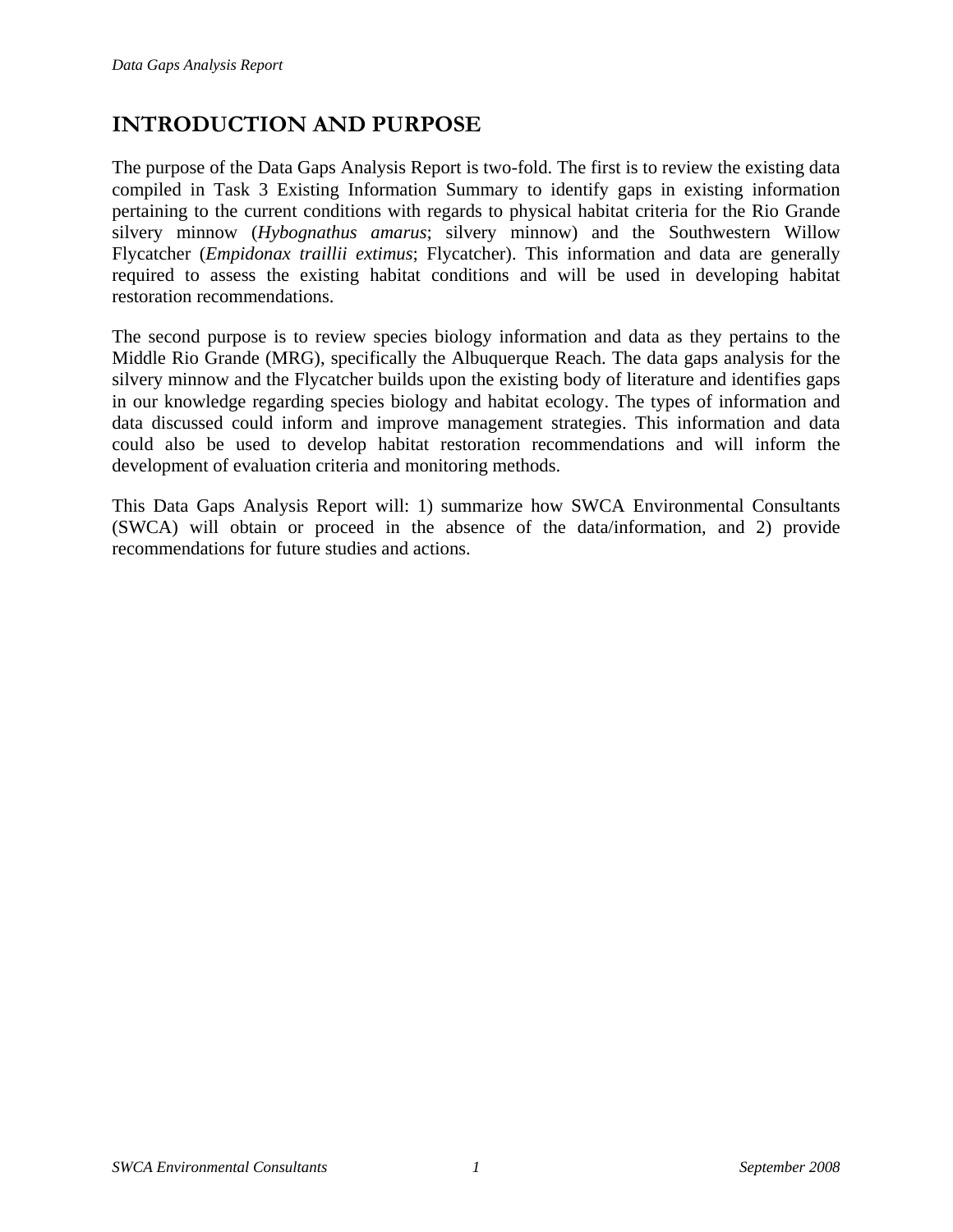# <span id="page-4-0"></span>**GENERAL RESTORATION**

The information and data gaps identified in this section are often required for planning and implementing specific habitat restoration projects. Data regarding soil salinity, soil surveys, vegetation surveys, and jetty jack locations should be obtained and analyzed prior to implementing specific habitat restoration projects. General restoration information and data gaps are presented in [Table 1](#page-4-1).

<span id="page-4-1"></span>

| Gap                                        | <b>Comments</b>                                                                                                                                                                                                                                                                                                                                                                                             | <b>Recommended Action</b>                                                                                                                                                                                                                                                                                                                                                                                                              |
|--------------------------------------------|-------------------------------------------------------------------------------------------------------------------------------------------------------------------------------------------------------------------------------------------------------------------------------------------------------------------------------------------------------------------------------------------------------------|----------------------------------------------------------------------------------------------------------------------------------------------------------------------------------------------------------------------------------------------------------------------------------------------------------------------------------------------------------------------------------------------------------------------------------------|
| Soil Salinity Data                         | An absence of comprehensive soil<br>salinity data for the Albuquerque<br>Reach may affect the success of<br>restoration activities. Recent<br>changes to groundwater levels,<br>drought, and the presence of<br>saltcedar are likely to have<br>contributed to elevated salinity<br>levels. Many riparian species,<br>including cottonwood and coyote<br>willow, are intolerant of high salinity<br>levels. | Salinity data could therefore be<br>used to target low salinity areas<br>that would provide the greatest<br>potential for riparian vegetation<br>establishment and long-term<br>survival. Comprehensive soil<br>surveys and salinity mapping<br>should be conducted throughout<br>the MRG bosque.                                                                                                                                      |
| Soil Surveys                               | NRCS Soil Survey for Bernalillo<br>County is available. In addition,<br>select site specific data from the<br>installation of monitoring wells and<br>other restoration/ monitoring<br>projects are available throughout<br>the reach. These surveys are useful<br>for identifying general soil types but<br>lack the specificity desired for<br>habitat restoration planning.                              | A fine-scale soil survey should<br>be conducted in the bosque in<br>the Albuquerque Reach.<br>Sampling should be conducted<br>at discreet locations and tracked<br>as part of a longitudinal study so<br>changes in macro-nutrient<br>content can be tracked.                                                                                                                                                                          |
| Albuquerque Drinking Water<br>Project Data | The Drinking Water Project will<br>divert large quantities of water from<br>the Rio Grande between the<br>Alameda Bridge and the<br>Wastewater Treatment Plant off of<br>Rio Bravo Boulevard.                                                                                                                                                                                                               | Water quality, river flows, and<br>sediment changes should be<br>monitored between where water<br>is withdrawn and returned in the<br>river.                                                                                                                                                                                                                                                                                           |
| Vegetation Classification                  | Knowledge of vegetation<br>consistency, density, and age<br>structure is a critical component of<br>existing and future ecosystem<br>restoration, as well as wildfire<br>planning efforts.                                                                                                                                                                                                                  | Studies, such as the 2005 Hink<br>and Ohmart analysis and the<br><b>MRG River Bar Vegetation Map</b><br>(Milford et al. 2003) should be<br>ground-truthed prior to<br>implementing habitat restoration<br>projects. An Albuquerque<br>Reach-wide vegetation mapping<br>would have utility for future<br>habitat restoration planning.<br>While a significant up-front cost,<br>this will facilitate future<br>restoration initiatives. |

| Table 1. | <b>General Restoration Information and Data Gap Analysis</b> |  |  |
|----------|--------------------------------------------------------------|--|--|
|          |                                                              |  |  |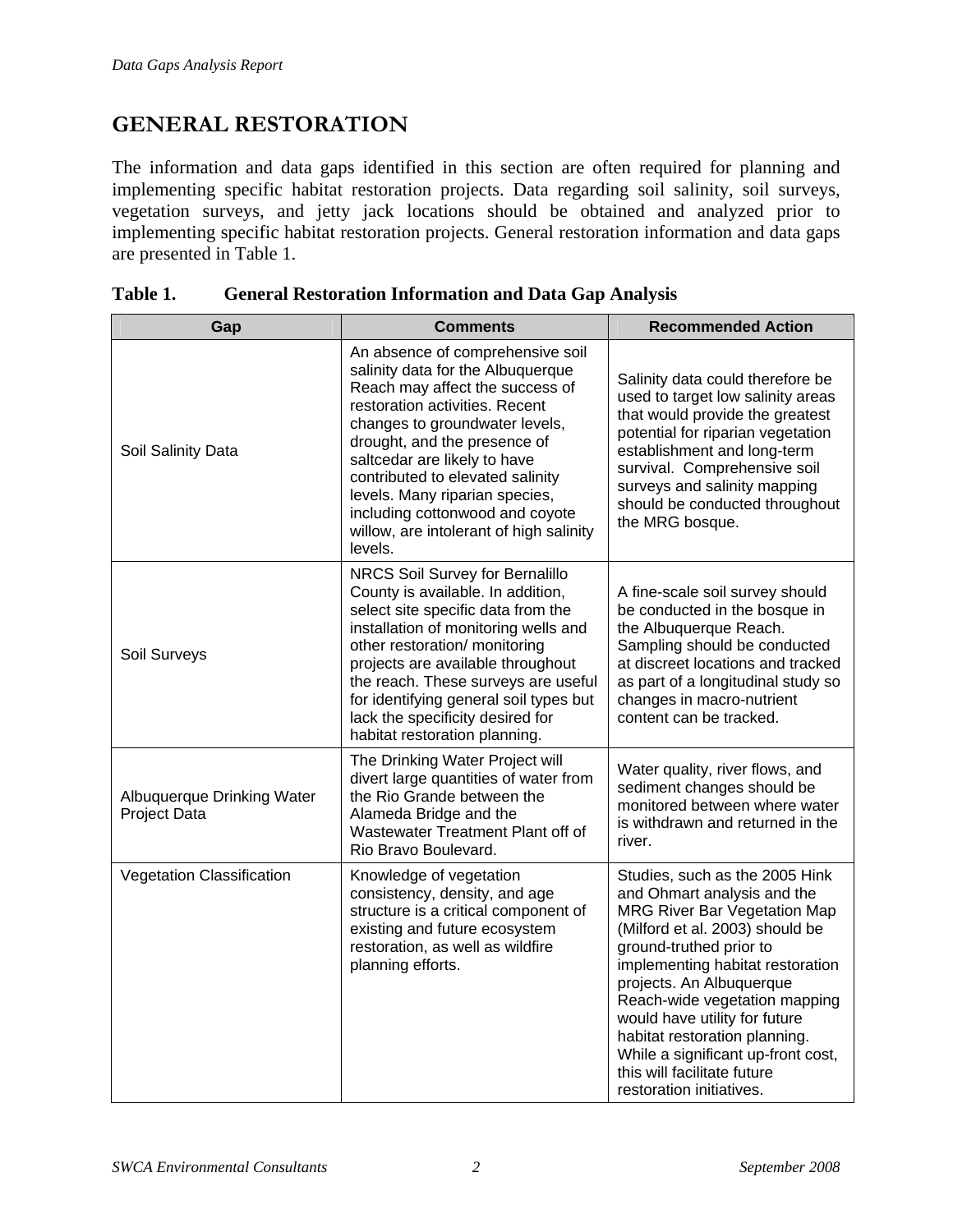| Gap                                                                                                                                                                                                                                                                                                                                 | <b>Comments</b>                                                                                                                                                                                               | <b>Recommended Action</b>                                                                                                                                                                                                                                                                                                                                                                                                              |
|-------------------------------------------------------------------------------------------------------------------------------------------------------------------------------------------------------------------------------------------------------------------------------------------------------------------------------------|---------------------------------------------------------------------------------------------------------------------------------------------------------------------------------------------------------------|----------------------------------------------------------------------------------------------------------------------------------------------------------------------------------------------------------------------------------------------------------------------------------------------------------------------------------------------------------------------------------------------------------------------------------------|
| Vegetation Classification                                                                                                                                                                                                                                                                                                           | Knowledge of vegetation<br>consistency, density, and age<br>structure is a critical component of<br>existing and future ecosystem<br>restoration, as well as wildfire<br>planning efforts.                    | Studies, such as the 2005 Hink<br>and Ohmart analysis and the<br><b>MRG River Bar Vegetation Map</b><br>(Milford et al. 2003) should be<br>ground-truthed prior to<br>implementing habitat restoration<br>projects. An Albuquerque<br>Reach-wide vegetation mapping<br>would have utility for future<br>habitat restoration planning.<br>While a significant up-front cost,<br>this will facilitate future<br>restoration initiatives. |
| Various entities, including the<br>MRGCD, USBOR, USACE, and the<br>City of Albuquerque routinely<br>conduct maintenance on<br>Infrastructure<br>infrastructure in and around the<br>Modifications/Maintenance<br>bosque. No central depository<br>exists for data showing<br>modifications and impacts to the<br>riparian corridor. |                                                                                                                                                                                                               | A central depository should be<br>created. This would likely entail<br>compiling reports as well as GIS<br>data.                                                                                                                                                                                                                                                                                                                       |
| <b>Identification of Contractor</b><br><b>Access and Staging Areas</b>                                                                                                                                                                                                                                                              | Large and/or specialized equipment<br>will likely be required for project<br>implementation. Identification of<br>suitable access and staging within<br>the Bosque will be important.                         | Planning should begin during<br>this phase. Final selection<br>should be initiated during Plans<br>& Specs for project<br>implementation.                                                                                                                                                                                                                                                                                              |
| Consolidated Information on<br>Location of Remaining Kellner<br><b>Jetty Jacks</b>                                                                                                                                                                                                                                                  | SWCA has in its possession GIS<br>data indicating the location of jetty<br>jacks. USBOR and USACE have<br>mapped jack locations and have<br>removed numerous jacks as part of<br>various restoration efforts. | Databases should be<br>consolidated and remaining jack<br>locations should be field verified.<br>Consolidated shapefiles should<br>be created and maintained.                                                                                                                                                                                                                                                                          |

**Table 1. General Restoration Information and Data Gap Analysis** 

NRCS = Natural Resources Conservations Service; USGS = U.S. Geological Survey; NMISC = New Mexico Interstate Stream Commission; MRGCD = Middle Rio Grande Conservancy District; USBOR = U.S. Bureau of Reclamation; USACE = U.S. Army Corps of Engineers; GIS = geographic information system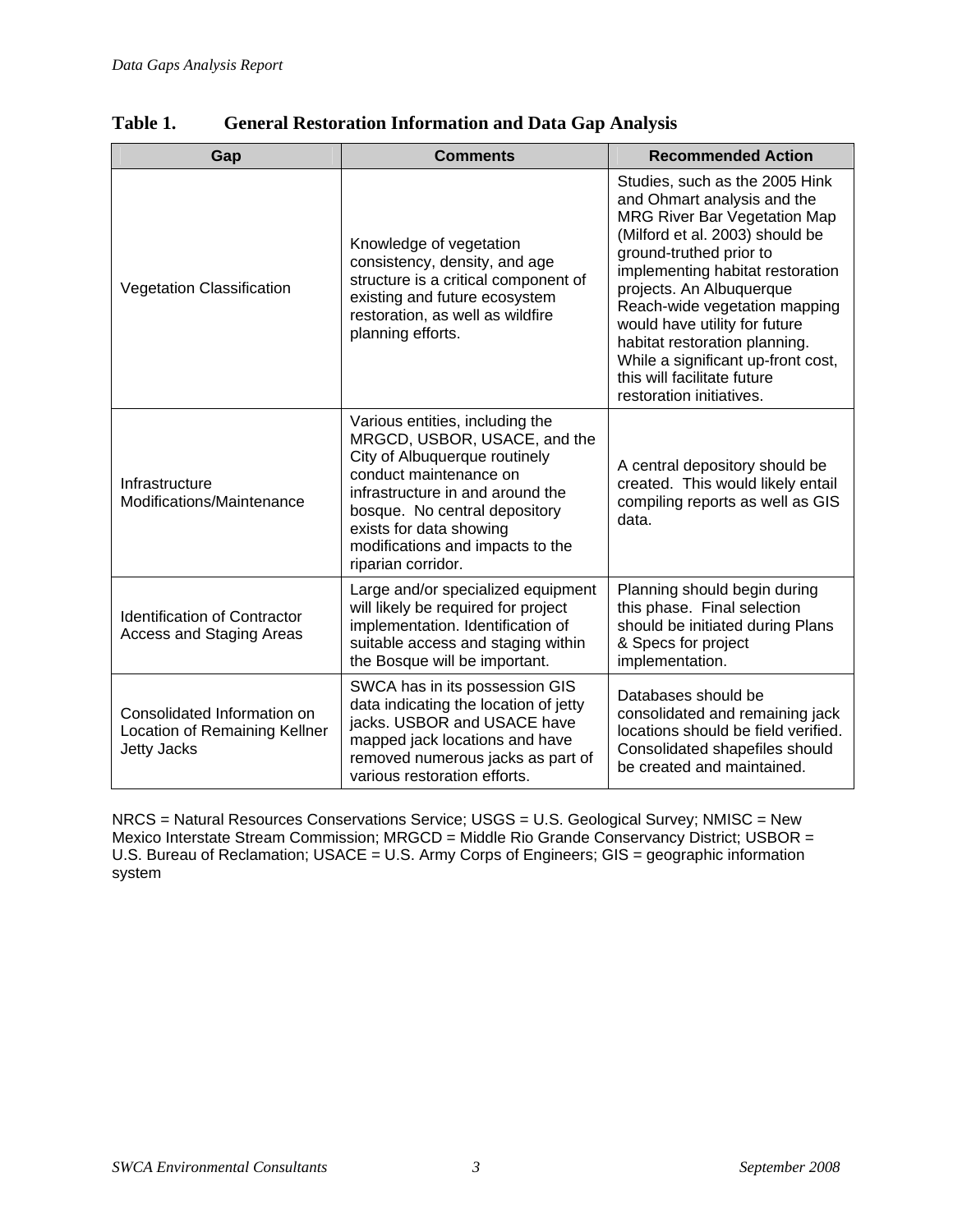# <span id="page-6-0"></span>**RIO GRANDE SILVERY MINNOW**

### **INFORMATION NEEDS AND FUTURE RESEARCH**

Most contemporary investigations of silvery minnow life history are relevant to a limited subset of the environmental conditions that would have likely served as a selective basis for life-history adaptation. This incomplete perspective is largely a consequence of anthropogenic regulation of hydrologic conditions in the MRG, resulting in contemporary measures of central tendency and variation of discharge that deviate from pre-impoundment conditions, along with altered fluvial processes and basin geomorphology. Observations of the silvery minnow under such restrictive conditions can easily lead to misinterpretation of its needs and misidentification of causes for observed phenomena.<sup>[1](#page-6-1)</sup> Knowledge of the habitat conditions under which the silvery minnow would be reasonably expected to maintain viable populations is vital to efforts to manage for a functioning condition that is aligned with fitness characteristics of the species.

Although numerous descriptions of quantitative and qualitative aspects of the flow regime of the MRG have been published, little attention has been paid to the evolutionary linkages of the natural flow regime and the fitness of the silvery minnow to live in this environment. Understanding the links between species' fitness and flow regime is crucial for the effective management and restoration of running water ecosystems. Although the importance of hydrologic dynamics to silvery minnow reproductive biology and resultant population trajectories is now generally acknowledged, the challenge remains to develop a mechanistic understanding of observed effects.

Information deficits presently preclude credible inferences about habitat limitation based on accurate information on the quantity and distribution of different habitats available to the silvery minnow along with direct measures of the consequences (growth, survival, fecundity, reproductive success) of occupying different habitat types. The role of habitat in limiting silvery minnow population abundance and growth can best be understood by considering habitat effects over successive life stages because of differential life stage utilization of available habitats over variable discharge regimes (Halpern et al. 2005). Silvery minnow spawning and recruitment to the juvenile stage tends to vary positively with high-discharge events during spring and summer, especially discharge levels that inundate the floodplain. Recruitment to the adult life stage varies with habitat type, habitat quantity and quality, and the continuity of surface water habitat in time and space. Conditions of drought coupled with extractive use of water frequently results in the loss of multiple expansive segments of running water habitat in the MRG as the principal proximate factor linked to significant silvery minnow mortality. In each instance, life stage dynamics are linked to population consequences of habitat loss or gain. The probability that an individual will survive to reproduce will be the product of a series of stage-specific survival probabilities that depend on habitat conditions experienced by each life stage. Under normal contemporary conditions of environmental variation, successive life cycle stages represent

 $\overline{a}$ 

<span id="page-6-1"></span><sup>&</sup>lt;sup>1</sup> Some of the more pivotal advancements in elucidating adaptive aspects of the silvery minnow's life history and behavior come from recent observations of the species over successive years of contrasting and extreme hydrologic conditions that are unusual to the contemporary MRG, but nonetheless reflective of an undeveloped MRG. Only under such variable and extreme environmental circumstances can one hope to learn about silvery minnow life history traits and behaviors that appear to be adaptive to hydrologic extremes, such as the occupation or avoidance of various drought- or flood-prone habitats.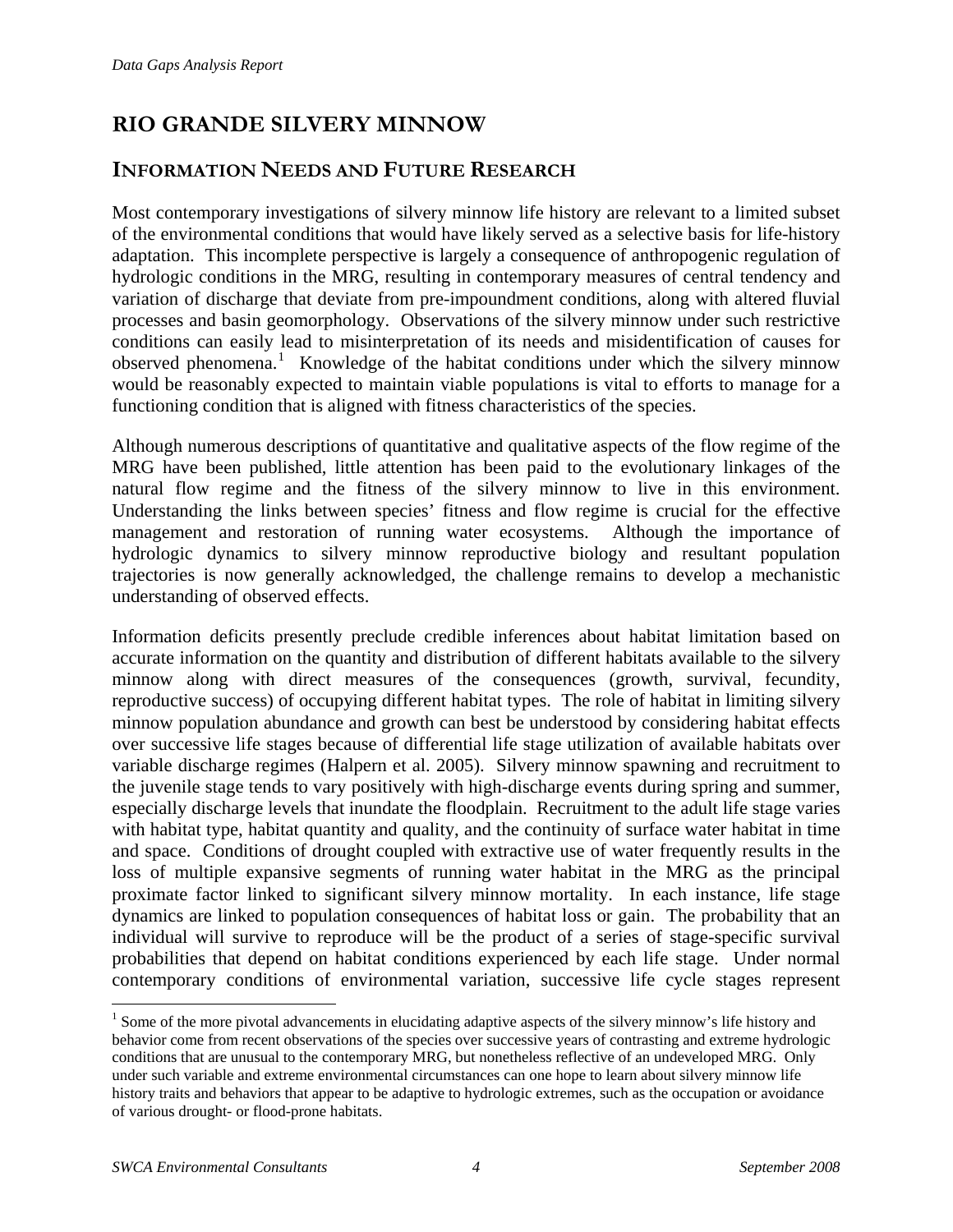<span id="page-7-0"></span>unique leverage opportunities for directed management to enhance the long-term probability of species survival.

Research is needed to identify alternate means of creating and maintaining desired discrete habitat features that will serve the needs of different life stages of the silvery minnow over a broad range of hydrologic conditions. Large water impoundments combine with sediment and flood control structures and large-scale extractive use of water to profoundly alter the landscapelevel fluvial processes that formerly operated to maintain physical habitat features common to the pre-development MRG. From historic records of fish collections in the MRG (Sublette et al. 1990), we can surmise that pre-development habitat features of the MRG were aligned with fitness characteristics of a diverse native ichthyofauna, including the silvery minnow. Such discrete habitat features will persist only if the processes that generate them are maintained in a broader landscape context. Unfortunately, the practicality of this seems precluded by the contemporary constraints of large-scale water development on geomorphic processes in the basin coupled with water scarcity, a condition exacerbated by frequent recurring conditions of drought.

Planning for the provision of refugial habitats to overcome drought-associated habitat limitations requires that a quantitative relationship between habitat and population size be established for the species, and that sufficient habitat be maintained to meet an established recovery target based on the habitat-population relationship. For silvery minnow, this relationship, although unquantified, is known to vary profoundly by life stage and with varying hydrologic circumstances. As such, habitat-population relationships will be complicated by the necessary consideration of stagespecific estimates of survival (i.e., the fraction of the population that successfully recruits to each life history stage) and separate relationships between habitat and abundance for each life stage over a range of hydrologic conditions.

Several options exist to achieve a desired outcome involving refugia to protect against mortalitycausing drought (emphasizing the need to conserve source populations). It seems possible that critical reaches of wetted surface habitat can be maintained over short periods of intermittent flow by strategic utilization of the irrigation infrastructure of the MRG to surgically convey water, ancillary to consumptive needs, to various delivery points along the river. Likewise, strategically placed wells could be used for the same purpose with a heightened assurance of water delivery to meet critical time-and space-dependent needs. These engineered hydrological measures can be coupled with measures to enhance geomorphic processes utilizing flowdeflecting structures (e.g., large woody debris or other revetment structures) that serve to focus pool-scouring water velocity. Experimental design should focus on a variety of refugial habitat designs comprising several spatial configurations. Fundamental aspects of evaluation should include considerations of efficiency and effectiveness, including conditions under which a management alternative will succeed or fail and considerations of longevity of benefits*.* The best indices of habitat quality are direct measures of the fitness consequences to individuals (growth, survival, fecundity, reproductive success) of using different habitat types, ideally in the absence of competition (i.e., at low density).

### **PERFORMANCE MONITORING**

Programmatic monitoring is necessary to determine whether management actions have placed silvery minnow populations on a trajectory toward agreed-upon desired future conditions.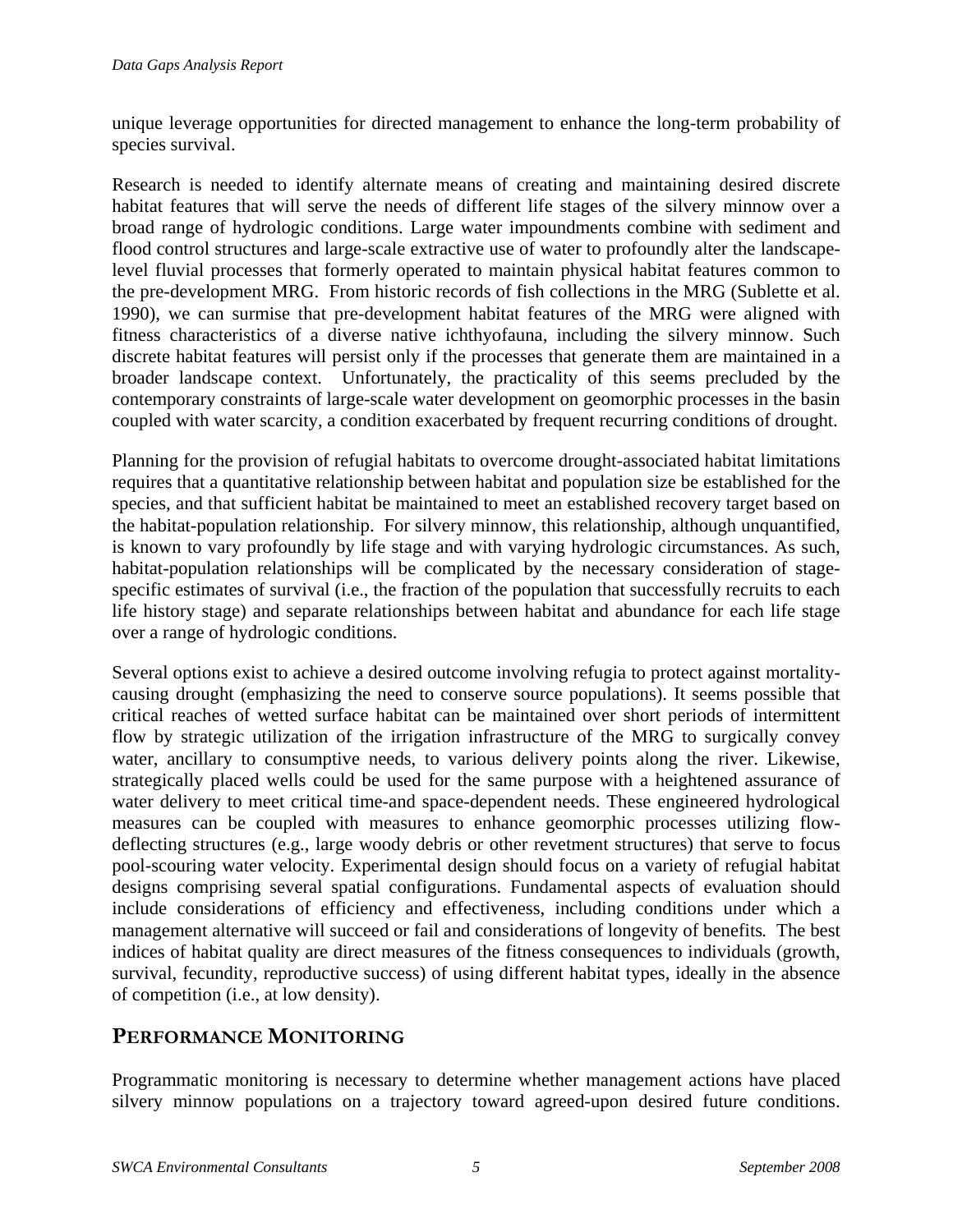<span id="page-8-0"></span>Assessing management programs also helps to reveal information deficits and technical problems that directed research may be able to rectify. Likewise, program monitoring and evaluation, when focused on problem identification, can reveal limiting factors that underlie fish populations that fail to achieve their full potential. Finally, monitoring and evaluating contemporaneous dynamic variables is required to adapt management practices to new circumstances. Without monitoring, innovation is discouraged, new knowledge is applied too slowly, and inefficiencies persist to the detriment of fisheries resources and the public.

From our initial examination of available silvery minnow data sets, it seems that few data sets exist as a result of evaluations of project performance. Furthermore, where such evaluations have been attempted, it is rarely conducted as a part of a true *designed* experiment (i.e., involving comparison of treatment effects between randomly selected *experimental* and *control* subjects free of confusion with other factors that may seriously influence response).

The vast majority of evaluations of the effects of Middle Rio Grande Endangered Species Collaborative Program (Collaborative Program) projects has involved, and will likely continue to be dominated by, *observational studies*—those in which the experimenter simply *observes* responses from sample members. In an observational study, the experimenter does not control the allocation of treatments between subjects after the sample has been selected (although, the experimenter may have control over a few intervention channel-specific *parts* of a treatment). The data derived from observational studies are often difficult to interpret because there may not be an explicit means of estimating the no-service baseline and where non-treatment effects may lead to errors in causal inference.

Impact analysis consists largely of observing program elements—the problem, management activities, and the outcomes of interest—and relating them to one another. The crux of analysis with respect to a particular outcome is a comparison of what did appear after implementing the program with the "no-service baseline." Although management operations have been defined and funded, the problems associated with individual projects have never been explicitly articulated in terms facilitative of program analysis. Outside of the context of an explicit statement of a management problem, an activity can only have a vague and implied purpose. Even so, failure to consider the problem leads to a fundamentally flawed evaluation—an evaluation without a "problem alleviated" expression of impact.

#### **Evaluation of the Silvery Minnow Habitat Modification Projects**

Several habitat evaluation projects, with associated data sets, have been initiated but are ongoing. Presently, there are insufficient data to judge the potential or realized managerial utility of these data sets. An important component of the experimental protocol for assessing the effect of habitat modification projects is the provision of adequate concurrent controls. In the absence of such controls, the data derived from experimental field studies are often difficult to interpret because there may not be an explicit means of estimating the no-service baseline and because non-treatment effects may lead to errors in causal inference, as stated above. Causal inference may be difficult to establish because of the following:

• First, compared sites or times usually differ in a variety of ways, so it is unclear which factors are responsible for any perceived patterns.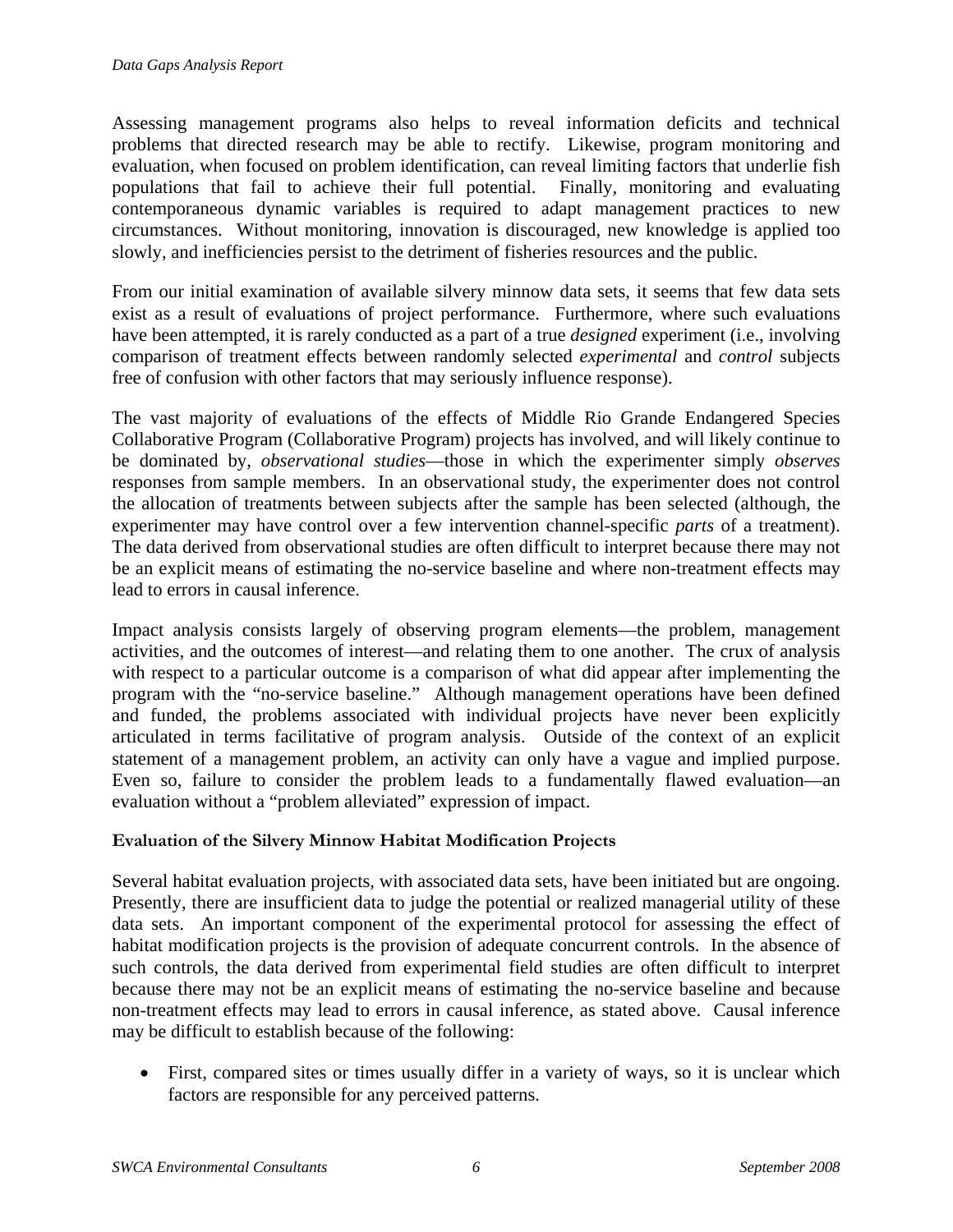- <span id="page-9-0"></span>• Second, two variables may be correlated because both are related to a third, perhaps unmeasured and incidental, variable.
- Third, relationships between environmental and response variables may only be valid over the range of values of the environmental conditions found in the surveyed sites. If this range of values is small, sampling variation may preclude detection of a relationship between environmental and response variables. More important, it is not clear whether the survey results can be applied to sites or times with environmental values lying outside the surveyed range. Significantly, correlation analysis relies on static measures and is, therefore, poor at elucidating dynamic relationships between factors (e.g., those involving feedbacks and time lags).
- Finally, because surveys often are based on measurements taken over a limited period of time, they may miss important extreme events.

### **PRIMARY BIOLOGICAL PROCESSES AND VITAL RATES**

Demographic parameters for many animal populations vary with the age of individuals in the population. An age or life stage-specific record of survival, mortality, and fecundity is essential for understanding observed patterns of population growth and decline. Likewise, an age- or stage-based record of survival, mortality, and fecundity is essential for predicting the future growth or decline of populations of concern, including management intervention strategies that are expected to alter rates of birth and death. These data are fundamental to understanding past observed *sawtooth* population dynamics, characterized by periods of exponential growth followed by exponential decay.

Cowley et al. (2006) observed five age classes (I–V) of silvery minnows in an 1874 sample from San Ildefonso, New Mexico, based on an examination of scales for annuli. This life span is characteristic of other species of *Hybognathus* (Becker 1983; Lehtinen and Layzer 1988). Nonetheless, length alone is regarded as an imperfect index of silvery minnow age, especially on a regional scale, because growth of fish is known to vary longitudinally with energy inputs and length of the growing season, and because the species' extended spawning season generally does not provide for a clear demarcation of age by size without validation of age founded on known age individuals or from evidence of annual growth that is often discernable on scales and otoliths.

Current understanding of silvery minnow age class strength and contemporary rates of survival and mortality can only be considered provisional; however, based on the chronological record of count-based indices of species status,  $\epsilon^2$  $\epsilon^2$  age class strength and the vital rates of birth and death are thought to be highly variable in time and space, primarily due to hydrologic variability linked either to strong recruitment or death.

The U.S. Fish and Wildlife Service (USFWS 2003) determined that the silvery minnow experiences high levels of mortality after maturation. Seemingly, contemporary impressions of

<span id="page-9-1"></span> $\overline{a}$  $2<sup>2</sup>$  The referenced chronological record of count-based indices of species status is derived variously from records of the Division of Fishes, Museum of Southwestern Biology, University of New Mexico, and the American Southwest Ichthyological Research Foundation.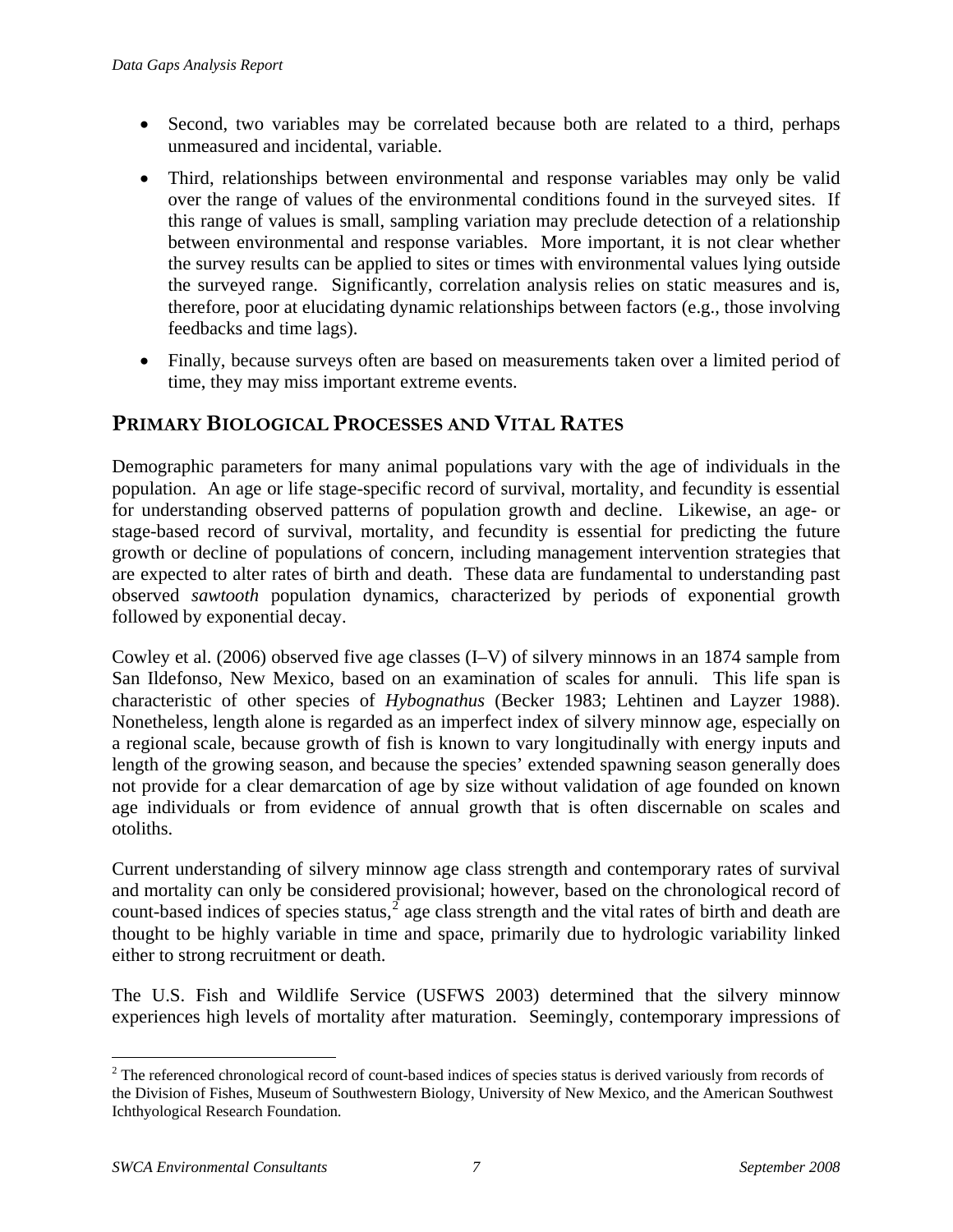silvery minnow mortality and survival rates come from apparent *trends* in silvery minnow density over time. Density estimates result from count data standardized to some unit of area. Traditionally, in the case of the silvery minnow, density is expressed in terms of fish captured per 100 m² of surface water sampled. At any given point in time and space, silvery minnow abundance and density is a function of reproduction, recruitment, and age-specific schedules of mortality and growth, along with varying rates of immigration and emigration. Complicating matters, density can have an effect on mortality and survival. Teasing out the partial effects of individual variables that govern productivity is a daunting task. Suffice it to say, fish abundance (or fish density) and survival (or the antithetical concept of mortality), while related, are not equivalent concepts.

Without judging the voracity of the claim that the silvery minnow experiences high levels of mortality after maturation, it is interesting to note that estimates of mortality and survival rates of silvery minnow populations that might be regarded as *baseline* have never actually been quantified. So, while we may be interested in the rates of survival of salvaged silvery minnows in the wild, we actually do not have a meaningful context in which to interpret these rates at the population level of biological organization. This is problematic, because to properly evaluate projects we need to be able to relate their outputs to the amelioration of the problems to which they are relevant.

[Table 2](#page-11-1) summarizes information and data gaps. The information presented above and in Table 2 will inform the habitat analysis and restoration recommendations while providing the basis for evaluation criteria and monitoring recommendations.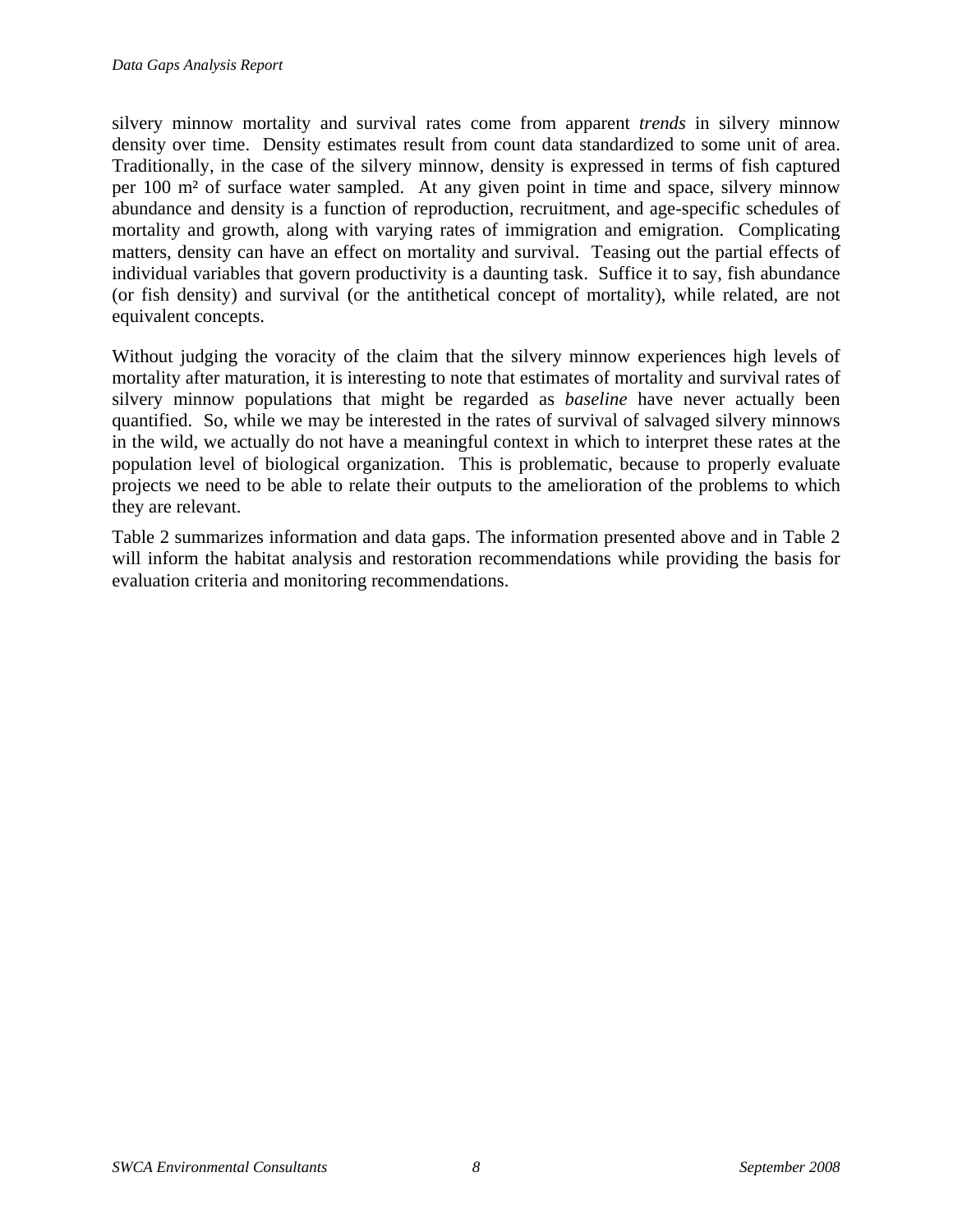| Gap                                                           | <b>Comments</b>                                                                                                                                                                                                                                                                                                                                                                                                                                                                                                                                                                                                                                                          | <b>Recommended Action</b>                                                                                                                                                                                                                                                                                                                                                                                                                                                                                                                                                                                                                                                             |
|---------------------------------------------------------------|--------------------------------------------------------------------------------------------------------------------------------------------------------------------------------------------------------------------------------------------------------------------------------------------------------------------------------------------------------------------------------------------------------------------------------------------------------------------------------------------------------------------------------------------------------------------------------------------------------------------------------------------------------------------------|---------------------------------------------------------------------------------------------------------------------------------------------------------------------------------------------------------------------------------------------------------------------------------------------------------------------------------------------------------------------------------------------------------------------------------------------------------------------------------------------------------------------------------------------------------------------------------------------------------------------------------------------------------------------------------------|
| <b>Habitat Availability</b>                                   | Although literature exists that<br>documents silvery minnow preferred<br>habitat, little or no literature exists<br>that documents spatial and temporal<br>amounts of spawning, nursery, and<br>adult habitat.                                                                                                                                                                                                                                                                                                                                                                                                                                                           | No information exists that<br>documents suitable silvery minnow<br>spawning habitat; therefore,<br>studies should be conducted to<br>define spawning habitat for the<br>species. Studies should be<br>conducted to map the amount of<br>available habitat using habitat<br>preferences defined by Dudley<br>and Platania (1997) spatially and<br>temporally over a range of flow<br>regimes.                                                                                                                                                                                                                                                                                          |
| Demographics (Longevity of<br><b>Contemporary Population)</b> | Cowley et al. (2006) documented the<br>presence of five age classes from<br>specimens collected in 1874 from<br>San Ildelfonso, New Mexico. The<br>majority of contemporary spawning<br>silvery minnows are age 1+, with 2+<br>fish generally making up less than 10<br>percent of the population. This<br>information is not verified through<br>scale age analysis.<br>The main advantage of age-based<br>stock assessment over more<br>traditional approaches, such as<br>catch per effort as an index of<br>population abundance, is that this<br>assessment can be applied without<br>knowledge of effective sampling<br>effort, catchability, or gear selectivity. | Scales should be collected from<br>silvery minnow recorded during<br>monitoring. Recent collections<br>have documented the presence of<br>multiple age classes of silvery<br>minnow in the Albuquerque<br>Reach; however, researchers<br>were not permitted to collect<br>scales to verify the observations<br>(Hatch and Gonzales 2008). In<br>addition, silvery minnow from the<br>Albuquerque Reach appear to<br>achieve a larger maximum size<br>than fish collected from the Isleta<br>Reach, possibly indicating an older<br>aged population in the<br>Albuquerque Reach. The<br>presence of older aged silvery<br>minnow may be attributable to the<br>reach's perennial flow. |
| Growth                                                        | Little or no information exists that<br>documents growth rates of wild<br>minnows.                                                                                                                                                                                                                                                                                                                                                                                                                                                                                                                                                                                       | Size information (length and<br>weight) should be collected from<br>all silvery minnow collected during<br>monitoring. Studies can then be<br>conducted to determine which<br>occupied habitats are the most<br>suitable for silvery minnow growth.                                                                                                                                                                                                                                                                                                                                                                                                                                   |

### <span id="page-11-1"></span><span id="page-11-0"></span>**Table 2. Rio Grande Silvery Minnow Information and Data Gap Analysis**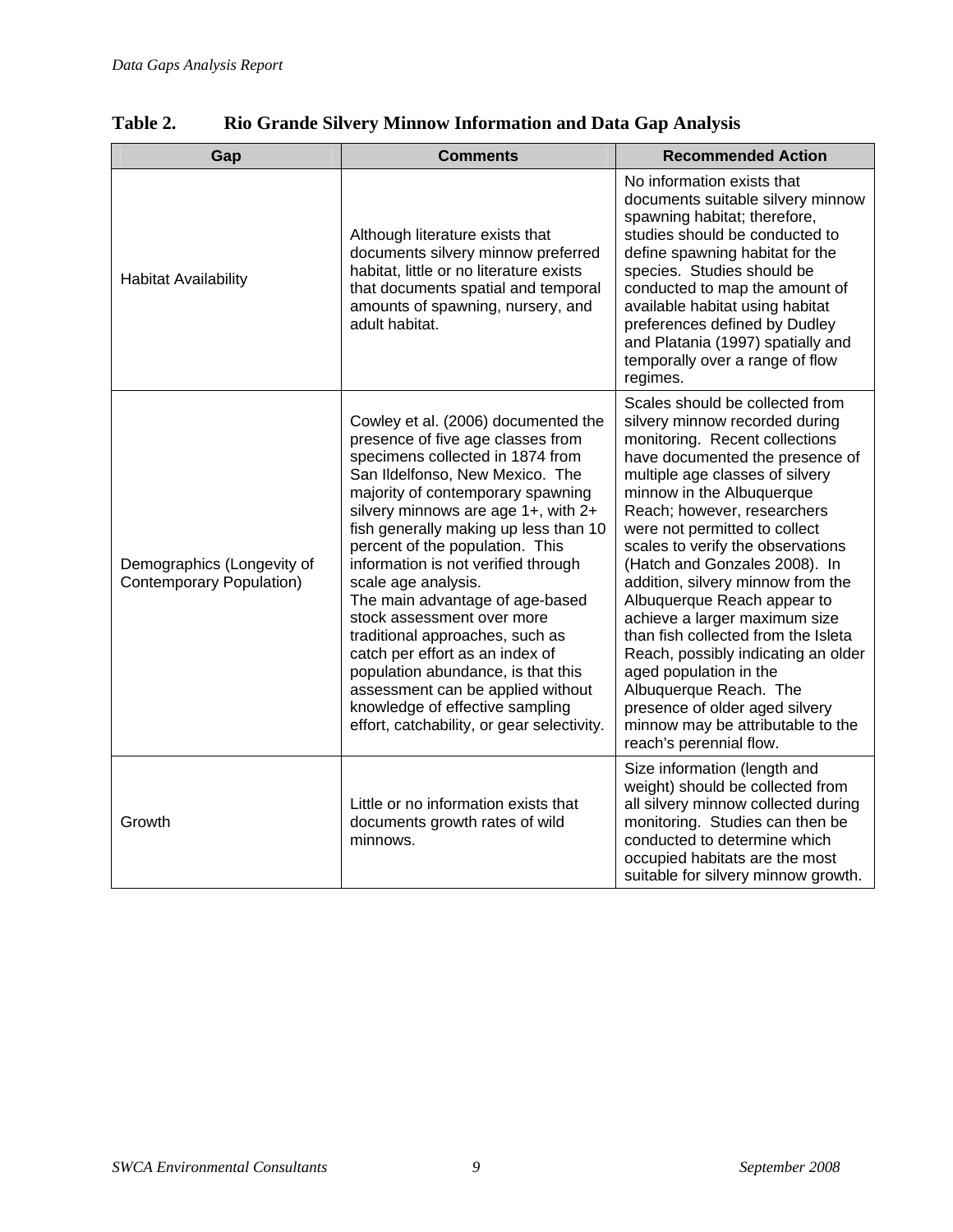| Gap                                                                         | <b>Comments</b>                                                                                                                                                                                                                                                                                                                                                                                                                                                                                                                                                                                                                                                                                                                                                                                              | <b>Recommended Action</b>                                                                                                                                                                                            |
|-----------------------------------------------------------------------------|--------------------------------------------------------------------------------------------------------------------------------------------------------------------------------------------------------------------------------------------------------------------------------------------------------------------------------------------------------------------------------------------------------------------------------------------------------------------------------------------------------------------------------------------------------------------------------------------------------------------------------------------------------------------------------------------------------------------------------------------------------------------------------------------------------------|----------------------------------------------------------------------------------------------------------------------------------------------------------------------------------------------------------------------|
| Reproduction (Fecundity)                                                    | Currently, one can only speculate<br>about the year class or life-stage-<br>specific reproductive potential of<br>silvery minnows; formal analysis of<br>reproductive potential awaits the<br>accumulation of requisite managerial<br>or research-grade data. This is<br>unfortunate because such<br>information is vital to understanding<br>observed population dynamics and<br>assessing risks associated with a<br>wide array of management<br>alternatives, especially as they relate<br>to the management and<br>administration of limited water<br>resources considering that the<br>reproductive biology and early life<br>history of silvery minnows is so<br>intricately linked to hydrologic<br>dynamics.                                                                                         | Studies should be conducted to<br>document the fecundity for silvery<br>minnow over the range of<br>encountered sizes.                                                                                               |
| Population Monitoring/Trends                                                | One fundamental problem of trend<br>extrapolation presumes, contrary to<br>experience, that the future will be like<br>the past. Formal assertions of<br>trends through traditional regression<br>analysis of such data sets are<br>dependent on a constant variation in<br>observations (i.e., constant capture<br>probabilities) over time. In the case<br>of count data for the silvery minnow,<br>a schooling species exhibiting<br>uneven distributions and dissimilar<br>capture probabilities, such<br>assumptions cannot be satisfied. It<br>is probable that variance gets larger<br>as density of a schooling species<br>gets smaller. In all likelihood, such<br>data are ill suited for even simple<br>retrospective characterizations of<br>trends based on traditional<br>regression analysis. | Closed population (depletion or<br>mark-recapture) or open<br>population (mark-recapture)<br>studies should be conducted to<br>estimate catchability of the species<br>for commonly used gear types.                 |
| Abundance of Spawning Rio<br><b>Grande Silvery Minnow</b><br>("Escapement") | Estimates of the number of spawning<br>adults would provide managers with<br>an index of population status and<br>expected recruitment. This index<br>would provide managers with<br>information that would allow for<br>annual adaptive management of<br>water in the MRG.                                                                                                                                                                                                                                                                                                                                                                                                                                                                                                                                  | Silvery minnow should be<br>monitored immediately prior to and<br>during spawning. This data can<br>then be used to develop index<br>values of the minimum number of<br>adults necessary for a viable<br>population. |

**Table 2. Rio Grande Silvery Minnow Information and Data Gap Analysis**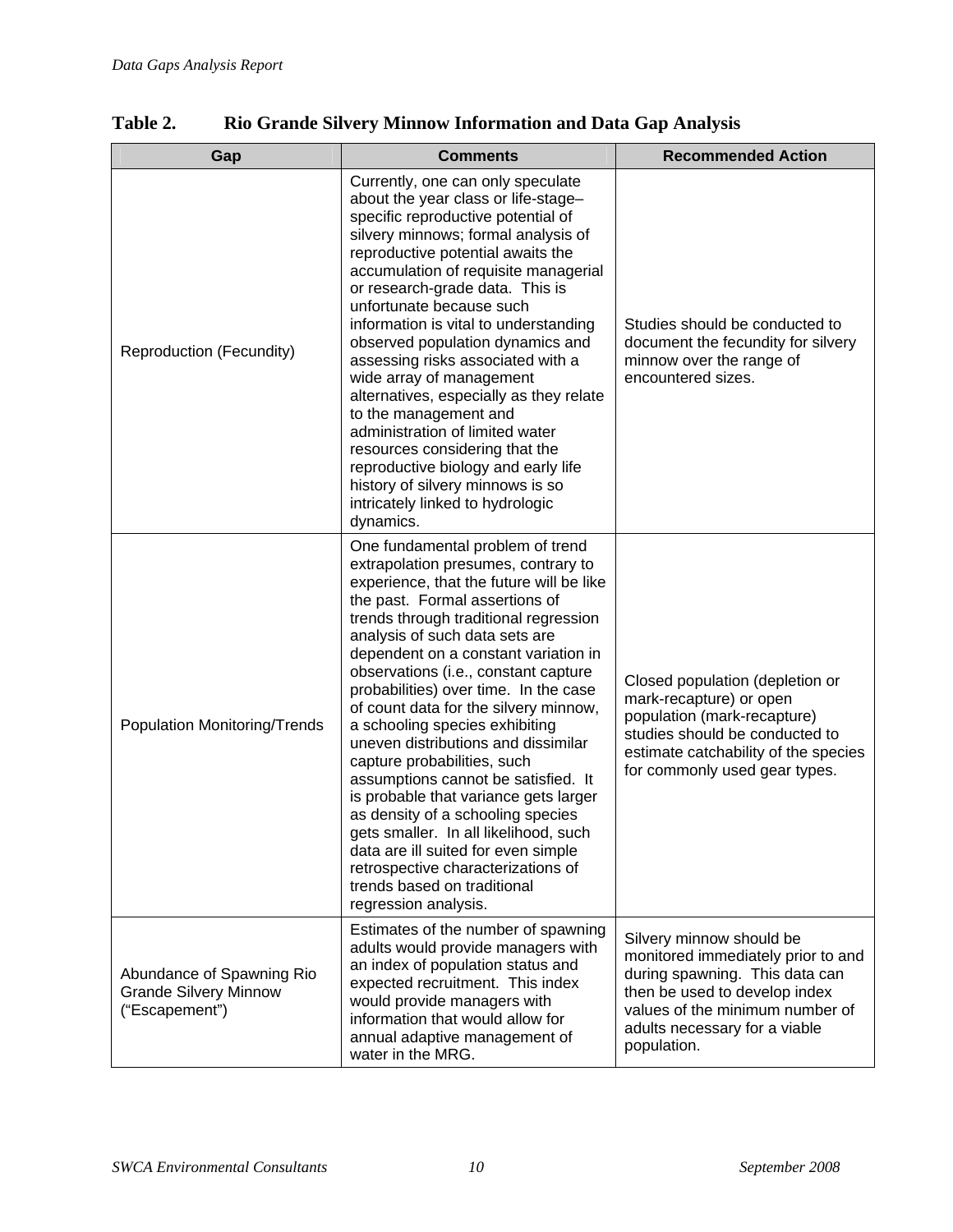### <span id="page-13-0"></span>**SOUTHWESTERN WILLOW FLYCATCHER**

The Flycatcher is a difficult to track species, and much of the information about the species has been derived from studies of the Flycatcher's habitat. As such, many of the identified data gaps in the Albuquerque Reach are related to habitat. Below are the identified data gaps and recommendations to identify suitable habitat locations within the Albuquerque Reach and the greater MRG.

Quantitative studies designed to identify the critical relationships between the presence of and/or proximity to standing water and Flycatcher site/territory occupancy are needed. Although much Flycatcher life history and habitat research has been conducted over the last 10 years, there is paucity of *quantitative* studies focused on the habitat requirements of the species as related to water. Typically, Flycatcher studies incorporating water investigations record hydrological conditions at sites using *qualitative* means, such as general habitat descriptions for entire breeding sites or survey areas. Manipulative experiments at restoration sites that attempt to duplicate hydrological conditions at breeding sites may provide managers information regarding the amount and duration of standing water needed to create and maintain the structural characteristics of vegetation found at occupied Flycatcher habitat. Experiments should include different types of water impoundment structures and materials to identify those that are best suited for riparian ecosystem replication. Examining the critical relationships between the presence of and/or proximity to standing water may help guide habitat restoration and site enhancement efforts for the Flycatcher within the Albuquerque Reach and elsewhere.

Although much funding and effort is currently being focused on creating and restoring riparian habitat along the MRG for the Flycatcher, the degree to which the species uses the river corridor as a migratory flyway and/or prospective existing habitat is unknown and should be investigated. Determining if, how, and where the Flycatcher prospects in existing habitat along the MRG may provide insight as to where restoration and enhancement sites should be located to best facilitate colonization.

Habitat use by unpaired resident and non-territorial floater (including returning juveniles) Flycatchers remains largely unknown, and future studies (e.g., using radio telemetry) should document habitat use for unpaired resident and non-territorial floater Flycatchers. These data may help guide restoration efforts and promote recovery of the species by providing quantitative information regarding how the spatial patterning of habitats within the greater landscape best facilitates Flycatcher immigration and establishment of new populations.

The affinity of breeding Flycatchers with standing water and saturated soil is noted consistently in the literature, and presence of water may be a factor in sustaining particular vegetation features at breeding sites (Paradzick 2005) and providing a more suitable microclimate for raising offspring (Sogge and Marshall 2000; Mcleod et al. 2008). Moreover, the fluctuating availability of surface water at Flycatcher breeding sites is likely one factor influencing residency and breeding at a site in any given year, with Flycatchers breeding in years when sites contain standing water (Weddle et al. 2007, Mcleod et al. 2008). Vegetation studies conducted by Mcleod et al. (2008) found Flycatcher nest sites to be significantly closer to surface water or saturated soil during nesting than at unoccupied sites within the same breeding patches. Assessing potential Flycatcher habitat within the Albuquerque Reach should include examination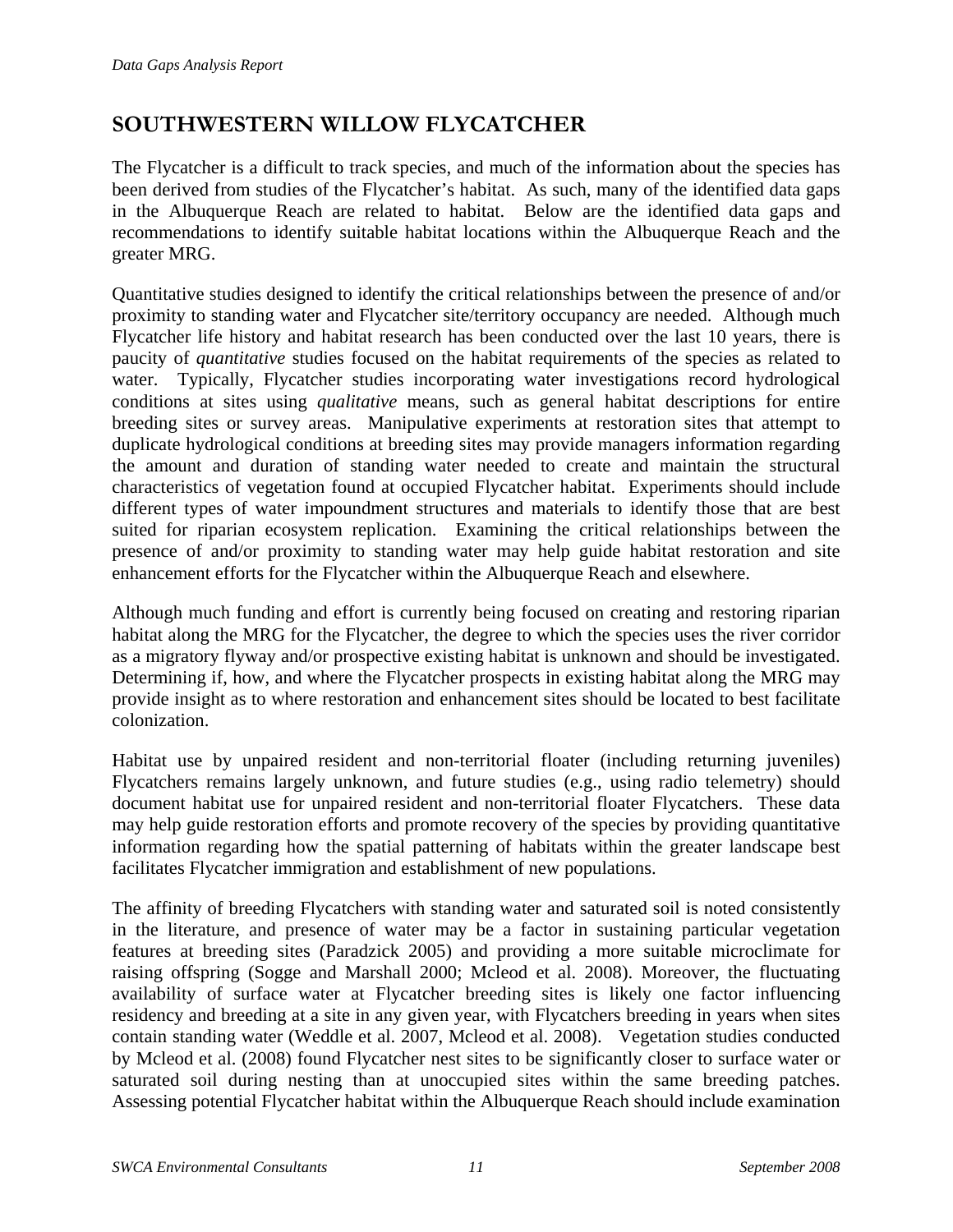<span id="page-14-0"></span>and mapping of perennial, intermittent, and ephemeral water as well groundwater table data. Areas along the reach that contain high water tables and receive intermittent flows should be considered the most potentially suitable for Flycatchers. Data analysis gap results are summarized in [Table 3](#page-14-1).

<span id="page-14-1"></span>

| Gap                                                                                                                                       | <b>Comments</b>                                                                                                                                                                                                                                                                          | <b>Recommended Action</b>                                                                                                                                                                                                                                                                           |
|-------------------------------------------------------------------------------------------------------------------------------------------|------------------------------------------------------------------------------------------------------------------------------------------------------------------------------------------------------------------------------------------------------------------------------------------|-----------------------------------------------------------------------------------------------------------------------------------------------------------------------------------------------------------------------------------------------------------------------------------------------------|
| Habitat use by unpaired<br>resident and non-territorial<br>floater (including returning<br>juveniles)                                     | Typically, Flycatcher studies<br>incorporating water investigations<br>record hydrological conditions at<br>sites using qualitative means, such<br>as general habitat descriptions for<br>entire breeding sites or survey<br>areas.                                                      | Delphic process involving avian<br>ecologists, biologists, and<br>landscape ecologists to ensure<br>habitat assessments conducted<br>along the Albuquerque Reach<br>produce data that best facilitate<br>habitat restoration and site<br>enhancement efforts for the<br>Flycatcher.                 |
| The degree to which the<br>species uses the river corridor<br>as a migratory flyway and/or<br>prospects in existing habitat is<br>unknown | Determining if, how, and where the<br>Flycatcher prospects in existing<br>habitat along the MRG may<br>provide insight as to where<br>restoration and enhancement sites<br>should be located to best facilitate<br>colonization.                                                         | Map perennial, intermittent, and<br>ephemeral water sources in the<br>MRG<br>Use Light Detection and Ranging<br>(LiDAR) as a method to delineate<br>suitable habitat.<br>Use high-resolution aerial<br>photographs to delineate suitable<br>habitat.                                                |
| Critical relationships between<br>the presence of and/or<br>proximity to standing water<br>and Flycatcher site/territory<br>occupancy     | These data may help guide<br>restoration efforts and promote<br>recovery of the species by<br>providing quantitative information<br>regarding how the spatial<br>patterning of habitats within the<br>greater landscape best facilitates<br>Flycatcher immigration and<br>establishment. | Examine and map perennial,<br>intermittent, and ephemeral water<br>and groundwater table data to<br>assess potential habitat<br>suitability.<br>Future studies (e.g., using radio<br>telemetry) should document<br>habitat use for unpaired resident<br>and non-territorial floater<br>Flycatchers. |

| Table 3. |                                                                         |  |  |  |
|----------|-------------------------------------------------------------------------|--|--|--|
|          | <b>Southwestern Willow Flycatcher Information and Data Gap Analysis</b> |  |  |  |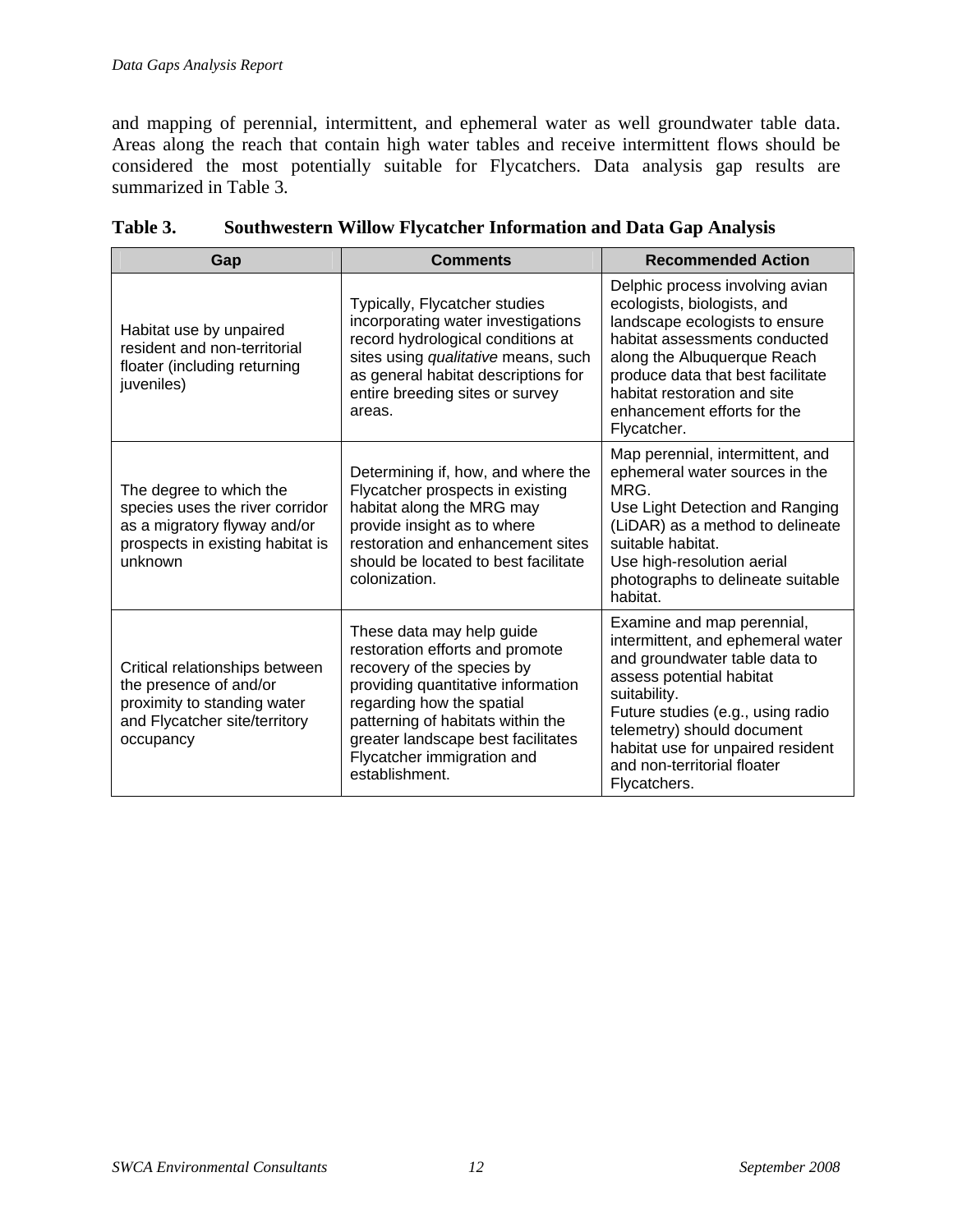# <span id="page-15-0"></span>**HYDROLOGY, HYDRAULICS, AND GEOMORPHOLOGY**

Many hydrologic studies have been conducted related to the Rio Grande. Because the river dynamic and geomorphic changes impact hydrology along the Rio Grande's riparian corridor, studies require constant revision and updating. The information and data gaps analysis presented in [Table 4](#page-15-1) is based on initial information and data gaps for the project. This list focuses on what we believe will be required to advance the recommended restoration projects to final design and ultimately construction. We anticipate that this list will evolve and may expand as we progress with our work. The list does not include data and information known to exist and requested from the federal agencies. We are assuming that this data will be made available.

| <b>Subreach Specific Data</b>                         |       |                                                                                                                                                                                                                                    |  |                       |                                                                                                                                                                                                              |  |                                                                  |
|-------------------------------------------------------|-------|------------------------------------------------------------------------------------------------------------------------------------------------------------------------------------------------------------------------------------|--|-----------------------|--------------------------------------------------------------------------------------------------------------------------------------------------------------------------------------------------------------|--|------------------------------------------------------------------|
| <b>Sub-Reach ID</b>                                   |       | <b>River Mile Start</b>                                                                                                                                                                                                            |  | <b>River Mile End</b> | <b>Description</b>                                                                                                                                                                                           |  |                                                                  |
| Reach A                                               | 209.7 |                                                                                                                                                                                                                                    |  | 209.2                 |                                                                                                                                                                                                              |  | Angostura Diversion Dam to<br>North Boundary Santa Ana<br>Pueblo |
| Gap                                                   |       | <b>Comments</b>                                                                                                                                                                                                                    |  |                       | <b>Recommended Action</b>                                                                                                                                                                                    |  |                                                                  |
| <b>Active Channel Cross</b><br><b>Section Surveys</b> |       | No USBOR range lines or other cross<br>sections are known to exist within this<br>reach. Agg/deg only.                                                                                                                             |  |                       | Prior to the next phase of project,<br>establish three lines spaced<br>evenly within the reach from<br>levee to levee and survey.                                                                            |  |                                                                  |
| <b>High Resolution</b><br>Topographic Data            |       | 2-foot contour & DTM data exist (TRM<br>2000). Produced for USACE/BIA by<br>Thomas R Mann and Associates.<br>Suitable for preliminary design. Final<br>design/P & S will require new ground-<br>based topographic data collection. |  |                       | Initiate prior to Plan & Specs. Use<br>survey grade GPS or total<br>station.                                                                                                                                 |  |                                                                  |
| <b>Sub-Reach ID</b>                                   |       | <b>River Mile Start</b>                                                                                                                                                                                                            |  | <b>River Mile End</b> | <b>Description</b>                                                                                                                                                                                           |  |                                                                  |
| Reach B                                               | 204   |                                                                                                                                                                                                                                    |  | 201.5                 | South Boundary Santa Ana<br>Pueblo to North Boundary Sandia<br>Pueblo (Barranca Arroyo)                                                                                                                      |  |                                                                  |
| Gap                                                   |       |                                                                                                                                                                                                                                    |  | <b>Comments</b>       | <b>Recommended Action</b>                                                                                                                                                                                    |  |                                                                  |
| <b>Active Channel Cross</b><br><b>Section Surveys</b> |       | Existing sections: BI-296; BB-300,<br>301, 303-305, 307-320; CO-30.<br>Good coverage, many surveyed in<br>2004.                                                                                                                    |  |                       | During next phase of project,<br>resurvey existing lines. Verify<br>existing condition hydraulics.<br>Create site specific models with<br>new survey data to support final<br>design of in-channel projects. |  |                                                                  |
| <b>High Resolution</b><br>Topographic Data            |       | 2-foot contour & DTM data exist (TRM<br>2000). Produced for USACE/BIA by<br>Thomas R Mann and Associates.<br>Suitable for preliminary design. Final<br>design/P & S will require new ground-<br>based topographic data collection. |  |                       | Initiate prior to Plan & Specs. Use<br>survey grade GPS or total<br>station.                                                                                                                                 |  |                                                                  |

#### <span id="page-15-1"></span>**Table 4. Hydrology Hydraulics and Geomorphology Information and Data Gap Analysis**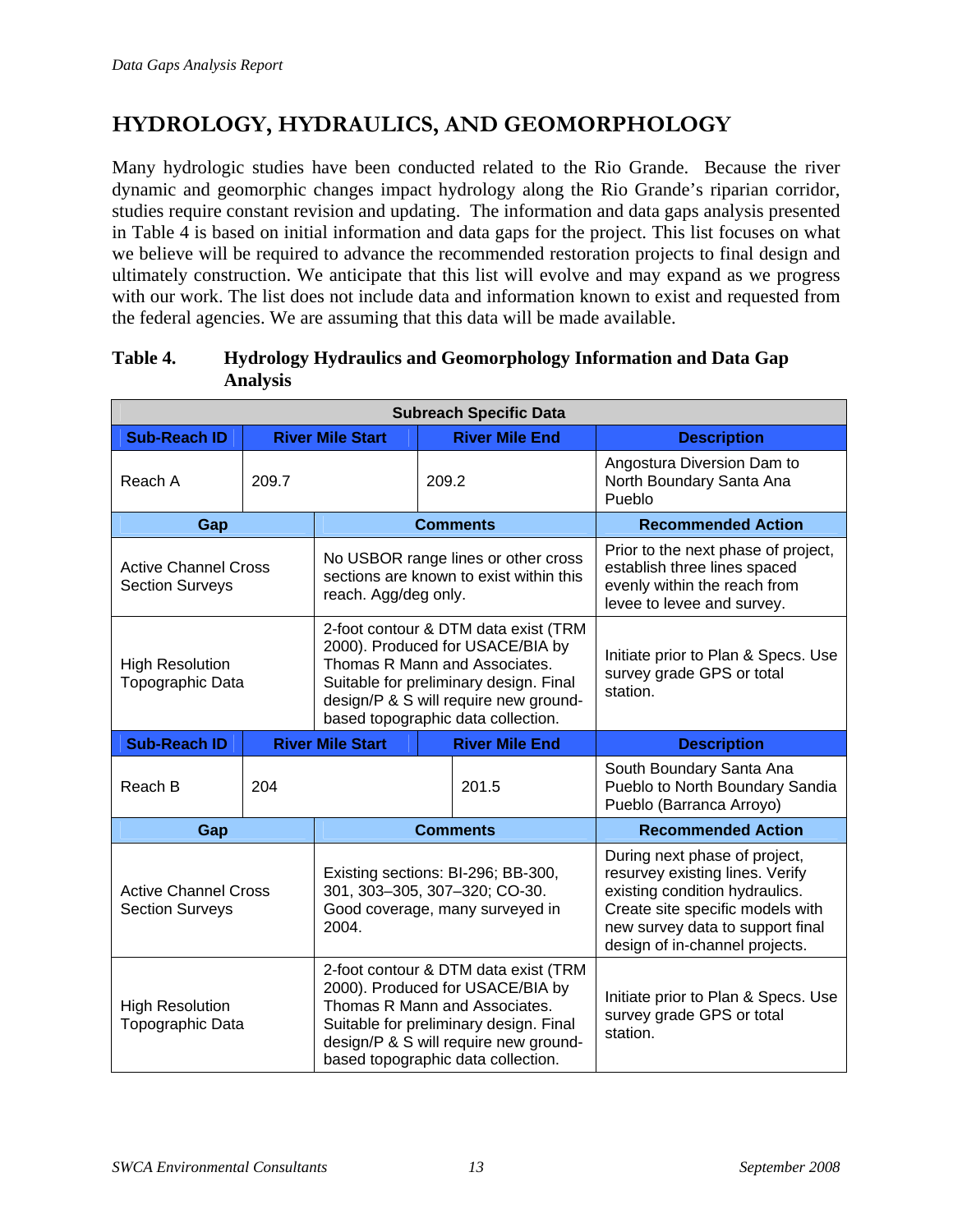#### **Table 4. Hydrology Hydraulics and Geomorphology Information and Data Gap Analysis, continued**

| <b>Subreach Specific Data, continued</b>              |                             |                                                                                                                                                                                                                                                                     |                                                                                                                                                                                                |                                                                                                                                                                                                                                                      |  |  |  |
|-------------------------------------------------------|-----------------------------|---------------------------------------------------------------------------------------------------------------------------------------------------------------------------------------------------------------------------------------------------------------------|------------------------------------------------------------------------------------------------------------------------------------------------------------------------------------------------|------------------------------------------------------------------------------------------------------------------------------------------------------------------------------------------------------------------------------------------------------|--|--|--|
| <b>Sub-Reach ID</b>                                   |                             | <b>River Mile Start</b>                                                                                                                                                                                                                                             | <b>River Mile End</b>                                                                                                                                                                          | <b>Description</b>                                                                                                                                                                                                                                   |  |  |  |
| Reach 1                                               | 201.5                       |                                                                                                                                                                                                                                                                     | 192.2                                                                                                                                                                                          | Barranca Arroyo to Alameda<br><b>Bridge</b>                                                                                                                                                                                                          |  |  |  |
| Gap                                                   |                             |                                                                                                                                                                                                                                                                     | <b>Comments</b>                                                                                                                                                                                | <b>Recommended Action</b>                                                                                                                                                                                                                            |  |  |  |
| <b>Section Surveys</b>                                | <b>Active Channel Cross</b> |                                                                                                                                                                                                                                                                     | Existing sections: BB-323, 327, 338-<br>342, 345; CR-355, 361, 367, 372,<br>378, 382, 386, 388, 394, 400, 413;<br>CA-1; CO-31-34. Good coverage.<br>Recent surveys 2004-2006.                  | During next phase of project,<br>resurvey existing lines. Add cross<br>sections at key locations. Verify<br>existing condition hydraulics.<br>Create site-specific models with<br>new survey data to support final<br>design of in-channel projects. |  |  |  |
| <b>High Resolution</b><br>Topographic Data            |                             | TRM data exists for Sandoval County.<br>Bernalillo County/AMAFCA/USACE<br>digital mapping project (BHI 2000)<br>provides high resolution LiDAR within<br>levees. Data is suitable for project<br>identification and preliminary design<br>and quantity computation. |                                                                                                                                                                                                | Site-specific ground-based data<br>collection (RTK, GPS, or total<br>station) should take place prior to<br>final design/Plans & Specs.<br>Important for bars, banks, and<br>islands that may be modified.                                           |  |  |  |
| <b>Sub-Reach ID</b>                                   |                             | <b>River Mile Start</b>                                                                                                                                                                                                                                             | <b>River Mile End</b>                                                                                                                                                                          | <b>Description</b>                                                                                                                                                                                                                                   |  |  |  |
| Reach <sub>2</sub>                                    | 192.2                       |                                                                                                                                                                                                                                                                     | 187.9                                                                                                                                                                                          | Alameda Bridge to Montano<br><b>Bridge</b>                                                                                                                                                                                                           |  |  |  |
| Gap                                                   |                             |                                                                                                                                                                                                                                                                     | <b>Comments</b>                                                                                                                                                                                | <b>Recommended Action</b>                                                                                                                                                                                                                            |  |  |  |
| <b>Active Channel Cross</b><br><b>Section Surveys</b> |                             | Existing sections: CR-435, 436, 438,<br>440, 441, 443, 448, 458, 462; CA-2-<br>13; CO-35 Good coverage. Most<br>surveyed in 2004-2005.                                                                                                                              |                                                                                                                                                                                                | During next phase of project,<br>resurvey existing lines. Verify<br>existing condition hydraulics.<br>Create site specific models with<br>new survey data to support final<br>design of in-channel projects.                                         |  |  |  |
| <b>High Resolution</b><br>Topographic Data            |                             | Bernalillo County/AMAFCA/USACE<br>digital mapping project (BHI 2000)<br>provides high resolution LiDAR within<br>levees. Data is suitable for project<br>identification and preliminary design<br>and quantity computation.                                         |                                                                                                                                                                                                | Site-specific ground-based data<br>collection (RTK, GPS, or total<br>station) should take place prior to<br>final design/Plans & Specs.<br>Important for bars, banks, and<br>islands that may be modified.                                           |  |  |  |
| <b>Sub-Reach ID</b>                                   |                             | <b>River Mile Start</b>                                                                                                                                                                                                                                             | <b>River Mile End</b>                                                                                                                                                                          | <b>Description</b>                                                                                                                                                                                                                                   |  |  |  |
| Reach <sub>3</sub>                                    | 187.9                       |                                                                                                                                                                                                                                                                     | 183.4                                                                                                                                                                                          | Montano Bridge to Central Bridge                                                                                                                                                                                                                     |  |  |  |
| Gap                                                   |                             |                                                                                                                                                                                                                                                                     | <b>Comments</b>                                                                                                                                                                                | <b>Recommended Action</b>                                                                                                                                                                                                                            |  |  |  |
| <b>Active Channel Cross</b><br><b>Section Surveys</b> |                             | Existing sections: AQ-467, 472, 476,<br>480, 487, 488, 503, 507. Limited<br>coverage. Surveyed in 2004.                                                                                                                                                             |                                                                                                                                                                                                | During next phase of project,<br>resurvey existing lines. Verify<br>existing condition hydraulics.<br>Create site specific models with<br>new survey data to support final<br>design of in-channel projects.                                         |  |  |  |
| <b>High Resolution</b><br>Topographic Data            |                             | and quantity computation.                                                                                                                                                                                                                                           | Bernalillo County/AMAFCA/USACE<br>digital mapping project (BHI 2000)<br>provides high resolution LiDAR within<br>levees. Data is suitable for project<br>identification and preliminary design | Site-specific ground-based data<br>collection (RTK, GPS, or total<br>station) should take place prior to<br>final design/Plans & Specs.<br>Important for bars, banks, and<br>islands that may be modified.                                           |  |  |  |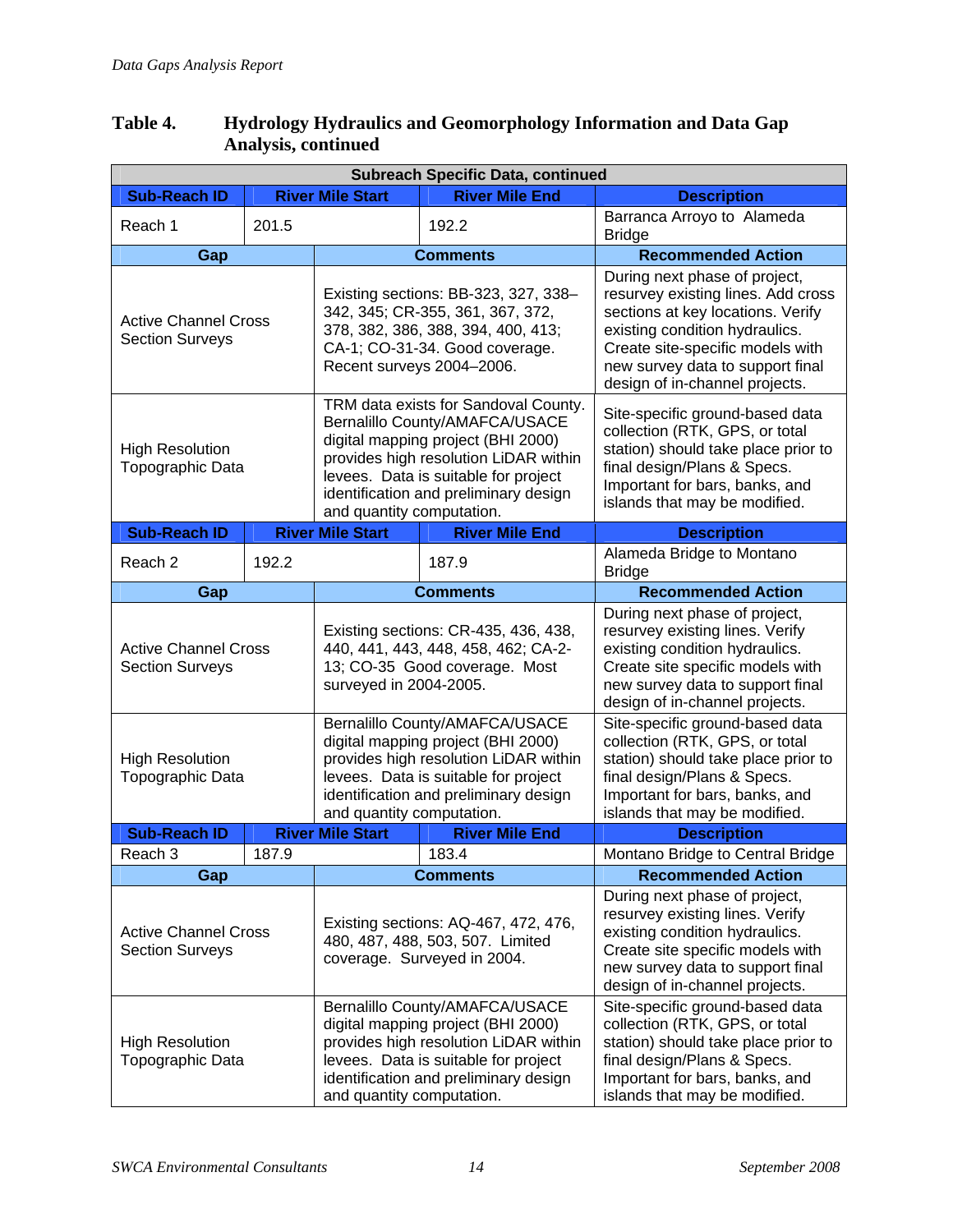#### **Table 4. Hydrology Hydraulics and Geomorphology Information and Data Gap Analysis, continued**

| <b>Subreach Specific Data, continued</b>                                                                                                                                                  |                             |                                                                                                    |                                                                                                                                                                                                                             |                                                                                                                                                                                                              |  |  |
|-------------------------------------------------------------------------------------------------------------------------------------------------------------------------------------------|-----------------------------|----------------------------------------------------------------------------------------------------|-----------------------------------------------------------------------------------------------------------------------------------------------------------------------------------------------------------------------------|--------------------------------------------------------------------------------------------------------------------------------------------------------------------------------------------------------------|--|--|
| <b>Sub-Reach ID</b>                                                                                                                                                                       |                             | <b>River Mile Start</b>                                                                            | <b>River Mile End</b>                                                                                                                                                                                                       | <b>Description</b>                                                                                                                                                                                           |  |  |
| Reach 4                                                                                                                                                                                   | 183.4                       |                                                                                                    | 177.1                                                                                                                                                                                                                       | Central Bridge to Tijeras Arroyo                                                                                                                                                                             |  |  |
| Gap                                                                                                                                                                                       |                             | <b>Comments</b>                                                                                    |                                                                                                                                                                                                                             | <b>Recommended Action</b>                                                                                                                                                                                    |  |  |
| <b>Section Surveys</b>                                                                                                                                                                    | <b>Active Channel Cross</b> |                                                                                                    | Existing sections: AQ-521, 526, 531,<br>535; A-1-9; CO-36, 37. Fair<br>coverage. AQs and COs surveyed in<br>2004-2005. A lines surveyed in 1999.                                                                            | During next phase of project,<br>resurvey existing lines. Verify<br>existing condition hydraulics.<br>Create site specific models with<br>new survey data to support final<br>design of in-channel projects. |  |  |
| <b>High Resolution</b><br>Topographic Data                                                                                                                                                |                             |                                                                                                    | Bernalillo County/AMAFCA/USACE<br>digital mapping project (BHI 2000)<br>provides high resolution LiDAR within<br>levees. Data is suitable for project<br>identification and preliminary design<br>and quantity computation. | Site-specific ground-based data<br>collection (RTK, GPS, or total<br>station) should take place prior to<br>final design/Plans & Specs.<br>Important for bars, banks, and<br>islands that may be modified.   |  |  |
| <b>Sub-Reach ID</b>                                                                                                                                                                       |                             | <b>River Mile Start</b>                                                                            | <b>River Mile End</b>                                                                                                                                                                                                       | <b>Description</b>                                                                                                                                                                                           |  |  |
| Reach 5                                                                                                                                                                                   | 177.1                       |                                                                                                    | 169.3                                                                                                                                                                                                                       | Tijeras Arroyo to Isleta Diversion<br>Dam                                                                                                                                                                    |  |  |
| Gap                                                                                                                                                                                       |                             |                                                                                                    | <b>Comments</b>                                                                                                                                                                                                             | <b>Recommended Action</b>                                                                                                                                                                                    |  |  |
| Existing sections: AQ-563, 567, 578,<br>589, 595, 600, 606, 609, 621, 625,<br><b>Active Channel Cross</b><br>643; CO-38. Limited coverage.<br><b>Section Surveys</b><br>Surveyed in 2004. |                             | During next phase of project,<br>resurvey existing lines. Verify<br>existing condition hydraulics. |                                                                                                                                                                                                                             |                                                                                                                                                                                                              |  |  |
|                                                                                                                                                                                           |                             |                                                                                                    |                                                                                                                                                                                                                             | Create site specific models with<br>new survey data to support final<br>design of in-channel projects.                                                                                                       |  |  |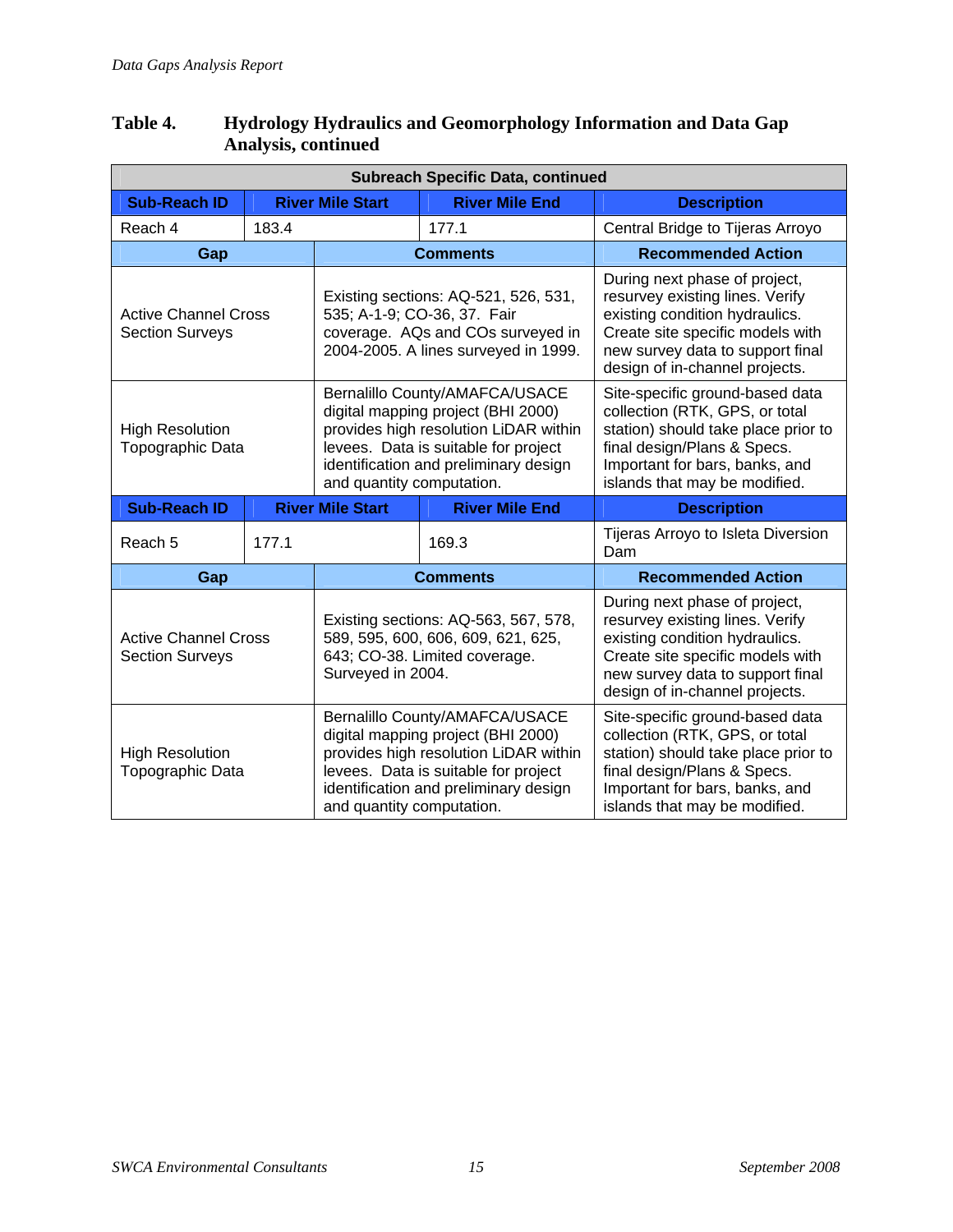| <b>Reach-wide Data</b>                                   |                                                                                                                                                                                                                                                                             |                                                                                                                                                                                                                                                                                                                                                                                           |  |  |
|----------------------------------------------------------|-----------------------------------------------------------------------------------------------------------------------------------------------------------------------------------------------------------------------------------------------------------------------------|-------------------------------------------------------------------------------------------------------------------------------------------------------------------------------------------------------------------------------------------------------------------------------------------------------------------------------------------------------------------------------------------|--|--|
| Gap                                                      | <b>Comments</b>                                                                                                                                                                                                                                                             | <b>Recommended Action</b>                                                                                                                                                                                                                                                                                                                                                                 |  |  |
| Soils Data - Active<br>Channel                           | NRCS Soil Survey for Bernalillo<br>County is available. In addition,<br><b>USBOR</b> bed material sediment<br>gradations are available for select<br>cross sections within this reach.                                                                                      | During next phase of project,<br>collect bed material samples at<br>historic locations of sample<br>collection. Compare data; adjust<br>designs or criteria if warranted.                                                                                                                                                                                                                 |  |  |
| Groundwater Information                                  | Many shallow groundwater monitoring<br>wells and/or piezometers exist within<br>the project (BEMP, RMRS, others)<br>reach but have a limited associated<br>database.                                                                                                        | Consolidate databases and<br>continue to monitor water levels.<br>Adjust designs and or criteria if<br>necessary based on most current<br>data.                                                                                                                                                                                                                                           |  |  |
| Groundwater/Surface<br><b>Water Interaction</b>          | The interaction between groundwater<br>and surface water is important in an<br>area managed with a policy of<br>conjunctive management.<br>Groundwater/surface water<br>interactions are important in<br>assessing Flycatcher habitat.                                      | The Collaborative Program has<br>funded recent studies to analyze<br>groundwater and surface water<br>interactions (conducted by the<br>NMISC). The results of these<br>studies are not yet available. The<br>NMISC should be contacted.<br>Additionally, The USGS monitors<br>groundwater levels. The USGS<br>may be contacted to determine if<br>there are any new data or<br>findings. |  |  |
| Detailed Hydraulic Model                                 | Existing 250-foot grid FLO-2D model<br>suitable for project identification and<br>feasibility analysis.                                                                                                                                                                     | Create site specific HEC-RAS<br>files with most current field<br>surveyed cross sections. Use for<br>final design of restoration<br>projects.                                                                                                                                                                                                                                             |  |  |
| <b>Updated Flow</b><br>Frequency/Duration<br>Information | Construction contract will require time<br>window for implementation. Care and<br>diversion of water will be critical for<br>successful construction of in-channel<br>projects. Most current data available<br>should be used to estimate flow<br>magnitudes and durations. | During Plans & Specs, update<br>existing analyzes with most<br>current USGS data to provide<br>flow duration information.                                                                                                                                                                                                                                                                 |  |  |

#### **Table 4. Hydrology Hydraulics and Geomorphology Information and Data Gap Analysis, continued**

USBOR = U.S. Bureau or Reclamation; TRM = Thomas R. Mann and Associates; USACE = U.S. Army Corps of Engineers; BIA = Bureau of Indian Affairs; DTM = digital terrain model; P&S = Plans and Specifications; GPS = global positioning system; RTK = Real Time Kinematic; BHI = Bohannon Huston, Inc.; AMAFCA = Albuquerque Metropolitan Arroyo Flood Control Authority; LiDAR = Light Detection and Ranging; AQ = Albuquerque Range Lines; CO = Cochiti Range Lines; NRCS = Natural Resources Conservation Service; BEMP = Bosque Ecosystem Monitoring Program; RMRS = Rocky Mountain Research Station; USGS = U.S. Geological Survey.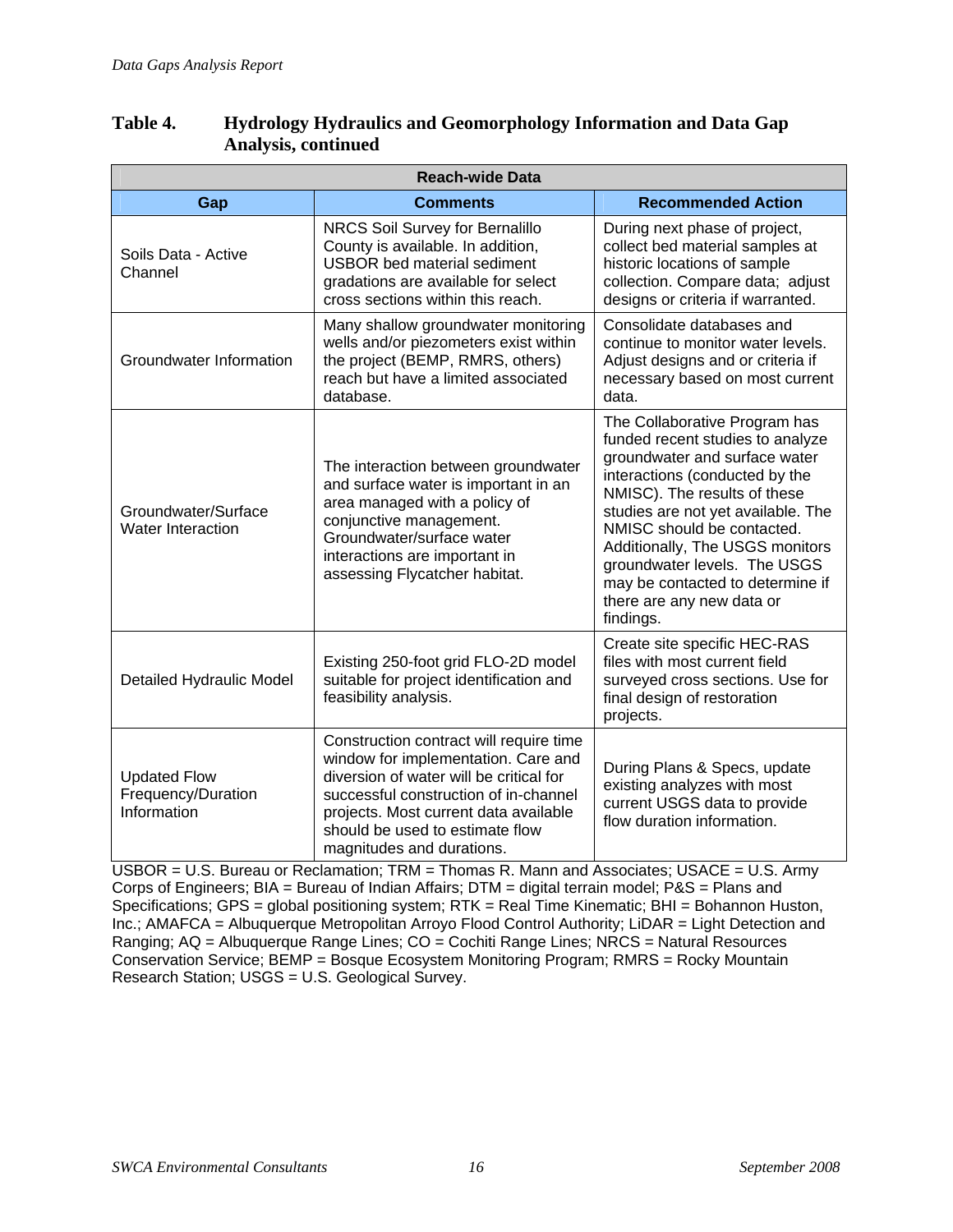### <span id="page-19-0"></span>**PUEBLO SPECIFIC DATA**

The three pueblos within the project area, Santa Ana, Sandia, and Isleta, all have active ongoing resource management programs that improve the riparian and riverine conditions of the MRG that traverses their lands. Some of the work has been completed with Collaborative Program funding and some of the work has been completed with other funding sources. For example, the Pueblo of Santa Ana is completing a river restoration project with the U.S. Army Corps of Engineers (USACE 2008) that builds upon work completed in partnership with the USACE (2003) and the U.S. Bureau of Reclamation (Reclamation 1999). The Pueblo of Sandia is implementing a habitat restoration project funded through the USFWS Management of Exotics for the Recovery of Endangered Species (MERES) grant (SWCA 2008a) and has completed the Pueblo of Sandia Habitat Restoration Analysis and Recommendations Report (SWCA 2008b). Similarly, the Pueblo of Isleta has completed studies and is completing an analysis and recommendations study for the Isleta Reach. All three pueblos have conducted silvery minnow and Flycatcher studies.

While this study will not include the pueblos, studies and habitat restoration projects completed on pueblo lands may help inform this study. Available data and information may be publicly available; however, most of the data is likely to be held and controlled by each pueblo. SWCA will contact each pueblo through the appropriate channels to request data and information of interest. [Table 5](#page-20-1) summarizes the data and information to be requested from each pueblo. All data and information summarized in [Table 5](#page-20-1) is unavailable at this time.

It will be important to recognize that the pueblos may consider data and information requested to be sensitive and may therefore be unwilling to release the requested data and information. Examples include any data or information related to hydrology, which may be used against the pueblo(s) in a water-rights adjudication, and culturally sensitive information. While this information may be useful, we will be sensitive to pueblo needs and respect their decisions. We will need to be careful in what we ask for. It may be necessary to initiate government-togovernment consultations.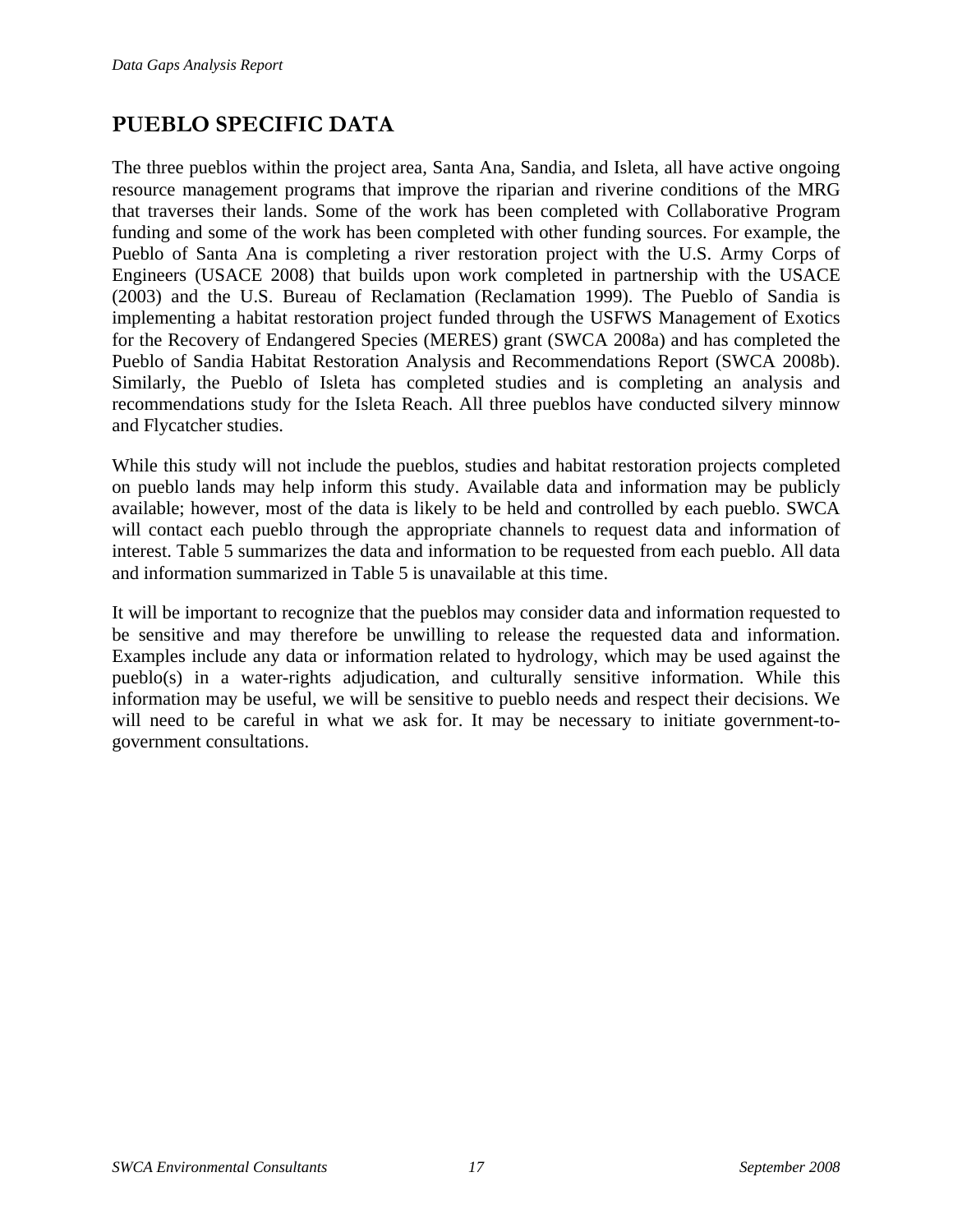| <b>Pueblo of Santa Ana</b>                                                                               |                                                                                                                                                                                                                                                                                                                                                                                                                                                         |                                                                                                                               |  |  |  |
|----------------------------------------------------------------------------------------------------------|---------------------------------------------------------------------------------------------------------------------------------------------------------------------------------------------------------------------------------------------------------------------------------------------------------------------------------------------------------------------------------------------------------------------------------------------------------|-------------------------------------------------------------------------------------------------------------------------------|--|--|--|
| Gap                                                                                                      | <b>Comments</b>                                                                                                                                                                                                                                                                                                                                                                                                                                         | <b>Recommended Action</b>                                                                                                     |  |  |  |
| Boundary                                                                                                 | Existing boundary shapefiles are<br>inaccurate.                                                                                                                                                                                                                                                                                                                                                                                                         | Request boundary shapefile from<br>the Pueblo.                                                                                |  |  |  |
| River restoration site<br>locations                                                                      | Santa Ana Pueblo has implemented a<br>number of river restoration projects,<br>including the Gradient Restoration<br>Facilities (GRFs), bar/island overbank<br>inundation, and the creation of backwater<br>wetlands.                                                                                                                                                                                                                                   | Request shapefiles indicating the<br>location of GRFs, bar/island<br>inundation projects, and restored<br>backwater wetlands. |  |  |  |
| River restoration design<br>information                                                                  | Santa Ana Pueblo has conducted hydraulic<br>modeling to determine the inundation<br>depth and duration of discharge for<br>bar/island inundation as a part of the<br>Aquatic Habitat Restoration project<br>(USACE 2008). Some of the data may be<br>in the public domain; however, GIS data<br>showing inundation depths may not be.<br>Acquiring the GIS data would facilitate the<br>representation of current restoration<br>activities in the MRG. | Request GIS data for projects in<br>which information is already<br>available in the public domain.                           |  |  |  |
| Rio Grande silvery<br>minnow monitoring                                                                  | Santa Ana has initiated silvery minnow<br>monitoring in partnership with USFWS.                                                                                                                                                                                                                                                                                                                                                                         | Request summaries or monitoring<br>reports.                                                                                   |  |  |  |
| Southwestern Willow<br>Flycatcher monitoring                                                             | Santa Ana Pueblo has conducted<br>Flycatcher monitoring for a number of<br>years.                                                                                                                                                                                                                                                                                                                                                                       | Request summaries or monitoring<br>reports.                                                                                   |  |  |  |
|                                                                                                          | <b>Pueblo of Sandia</b>                                                                                                                                                                                                                                                                                                                                                                                                                                 |                                                                                                                               |  |  |  |
| Gap                                                                                                      | <b>Comments</b>                                                                                                                                                                                                                                                                                                                                                                                                                                         | <b>Recommended Action</b>                                                                                                     |  |  |  |
| River restoration site<br>locations                                                                      | Sandia Pueblo has implemented a number<br>of restoration projects, including the<br>MERES project, bosque inundation<br>channel, and management of non-native<br>phreatophytes in the Sandia bosque                                                                                                                                                                                                                                                     | Request shapefiles indicating the<br>location of restoration sites.                                                           |  |  |  |
| Pueblo of Sandia Habitat<br>Restoration Analysis and<br>Recommendations<br>Report (Sandia A&R<br>Report) | SWCA has completed the Sandia A&R<br>Report and has in its possession the digital<br>elevation model, hydraulic modeling<br>results, and shapefiles indicating the<br>location of proposed river restoration<br>projects. However, since the A&R Report<br>was completed on behalf of the Pueblo,<br>SWCA does not have permission from the<br>Pueblo to use this information.                                                                          | Request permission to use<br>information used in the Sandia<br>A&R Report.                                                    |  |  |  |
| Rio Grande silvery<br>minnow monitoring                                                                  | Sandia has implemented a silvery minnow<br>monitoring program in partnership with<br>USFWS. Additionally, Sandia has<br>cooperated with the USFWS in<br>augmenting silvery minnow populations.                                                                                                                                                                                                                                                          | Request summaries or monitoring<br>reports.                                                                                   |  |  |  |
| Southwestern Willow<br>Flycatcher monitoring                                                             | Sandia has conducted Flycatcher<br>monitoring for a number of years.                                                                                                                                                                                                                                                                                                                                                                                    | Request summaries or monitoring<br>reports.                                                                                   |  |  |  |

<span id="page-20-1"></span><span id="page-20-0"></span>**Table 5. Pueblo Information and Data Gaps Analysis**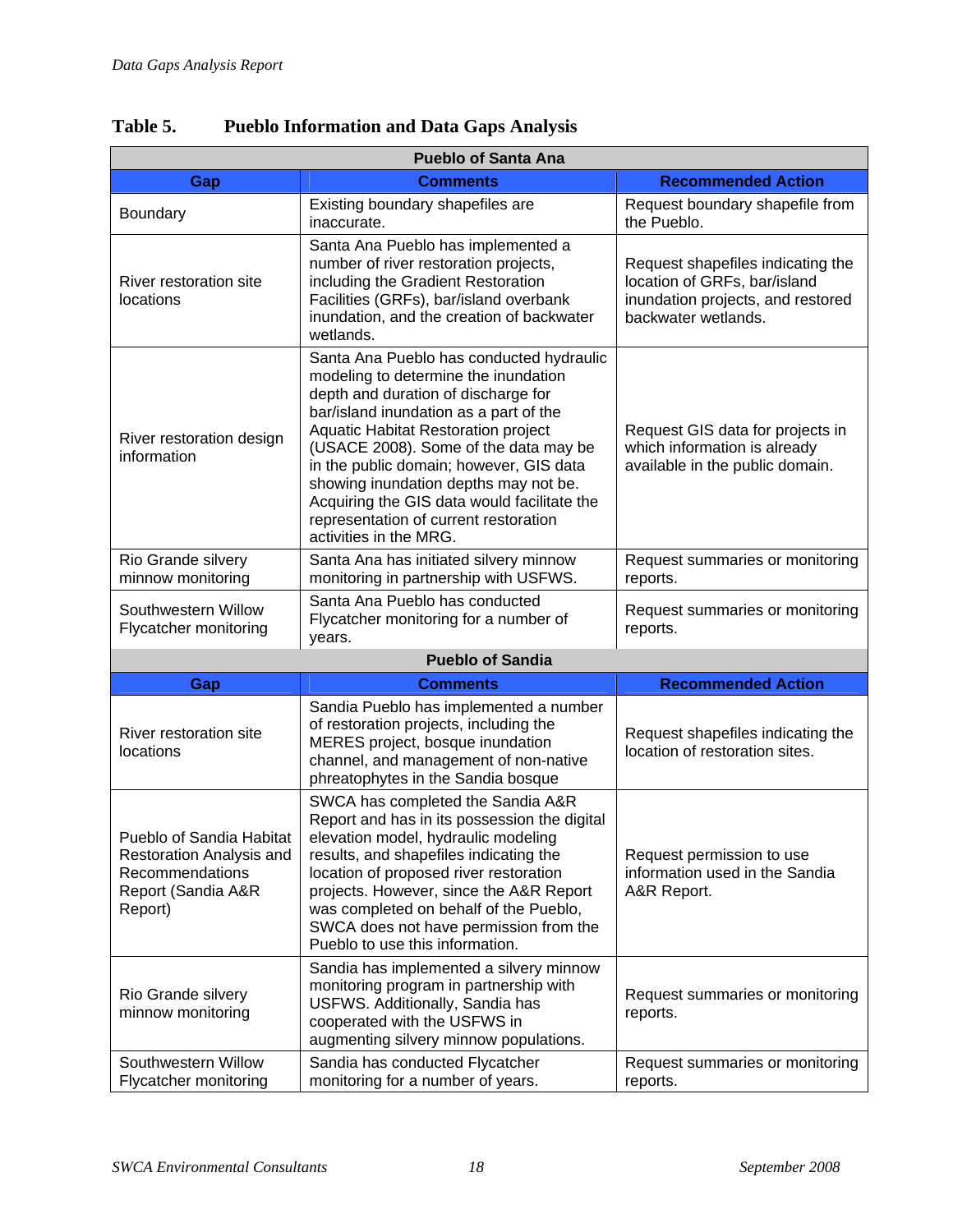| <b>Pueblo of Isleta</b>                                                                      |                                                                                                    |                                                                            |  |  |
|----------------------------------------------------------------------------------------------|----------------------------------------------------------------------------------------------------|----------------------------------------------------------------------------|--|--|
| <b>Gap</b>                                                                                   | <b>Comments</b>                                                                                    | <b>Recommended Action</b>                                                  |  |  |
| River restoration site<br>locations                                                          | Isleta Pueblo has implemented restoration<br>projects funded through the Collaborative<br>Program. | Request shapefiles indicating the<br>location of restoration sites.        |  |  |
| Pueblo of Isleta Habitat<br>Analysis and<br>Recommendations<br>Report (Isleta A&R<br>Report) | Isleta Pueblo is conducting an Analysis<br>and Recommendation Study in the Isleta<br>Subreach.     | Request permission to use<br>information used in the Isleta<br>A&R Report. |  |  |
| Rio Grande silvery<br>minnow monitoring                                                      | Isleta Pueblo is conducting silvery minnow<br>monitoring.                                          | Request summaries or monitoring<br>reports.                                |  |  |
| Southwestern Willow<br>Flycatcher monitoring                                                 | Isleta has conducted Flycatcher monitoring<br>for a number of years.                               | Request summaries or monitoring<br>reports.                                |  |  |

### **Table 5. Pueblo Information and Data Gaps Analysis, continued**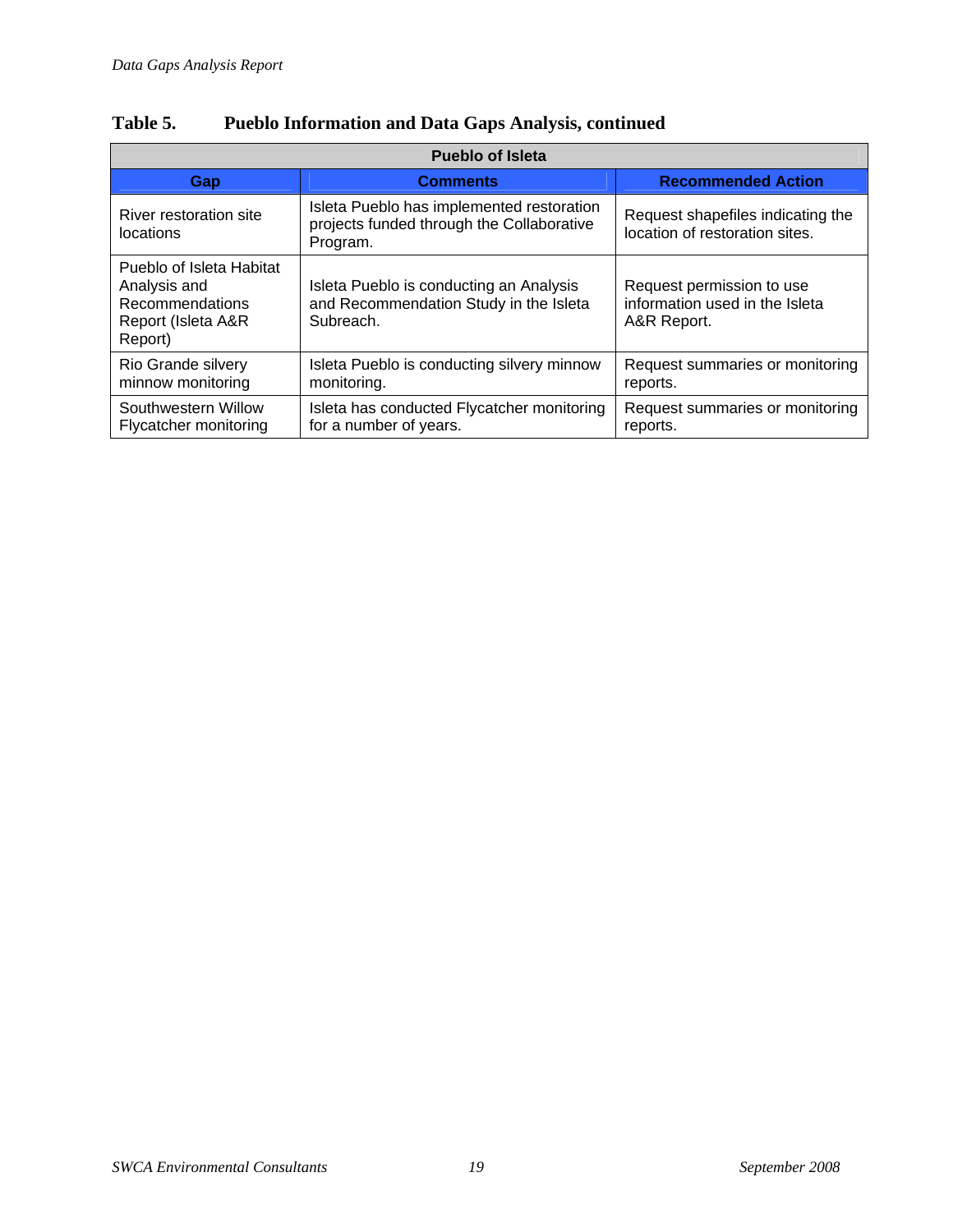# <span id="page-22-0"></span>**GEODATABASE**

SWCA has amassed a rather sizeable geodatabase that was presented in the Task 3 Existing Information Summary Report. As a part of the Data Gaps Analysis, SWCA has reviewed Bosque Feasibility Study data, Route 66 data, Albuquerque Reach projects data, and the geodatabase and cross-referencing information with the Draft Bibliography for Spatial Analysis of Existing Data compiled as part of the geodatabase mapping project, all provided by the USACE. The data gap summary provided in [Table 6](#page-22-1) represents data we are actively working to acquire. We anticipate that we will be able to acquire the data identified. Additional data may become available as we proceed with the project, and we anticipate adding to the geodatabase as we progress.

<span id="page-22-1"></span>

| Gap                                                                  | <b>Comments</b>                                                                                                                                                                                                                                                                                                                                 | <b>Recommended Action</b>                                   |
|----------------------------------------------------------------------|-------------------------------------------------------------------------------------------------------------------------------------------------------------------------------------------------------------------------------------------------------------------------------------------------------------------------------------------------|-------------------------------------------------------------|
| Santa Ana Pueblo<br><b>Boundary</b>                                  | Existing boundary shapefiles are<br>inaccurate.                                                                                                                                                                                                                                                                                                 | Request boundary shapefile from<br>the Pueblo.              |
| Collaborative Program<br>funded projects                             | We do not as of yet have a complete<br>listing of Collaborative Program<br>funded projects.                                                                                                                                                                                                                                                     | Acquire a list from the<br>Collaborative Program.           |
| Hydraulic data compilation                                           | Prepared by S.S. Papadopulos and<br>Associates (SSPA) as a part of the<br>River Eyes project                                                                                                                                                                                                                                                    | Acquire GIS data from SSPA or<br>the Collaborative Program. |
| Riparian and groundwater<br>models for the MRG                       | We have downloaded the reports<br>from the Collaborative Program<br>website. However, we do not have<br>available GIS data above the Isleta<br>Reach.                                                                                                                                                                                           | Acquire GIS data from NMISC or<br>SSPA.                     |
| 2008 high flow, moderate<br>flow, and low flow aerial<br>photography | Series of aerial photography acquired<br>in June, July, and August,<br>respectively. U.S. Bureau of<br>Reclamation is managing the project.<br>Deliverables are not due until October<br>through December 2008. The imagery<br>may be very useful in the analysis of<br>existing habitat and developing<br>habitat restoration recommendations. | Acquire imagery when available.                             |
| <b>Bosque Feasibility Study</b>                                      | Map documents (.mxd format)<br>provided by the USACE reference<br>feature data sets called<br>"Specific_WP_Designs" and<br>"Baselin_HO_Mapping" within a<br>personal geodatabase called<br>MRGBER.mdb.                                                                                                                                          | Obtain feature data sets or<br>geodatabase from the USACE.  |

**Table 6. Geodatabase Data Gaps Summary**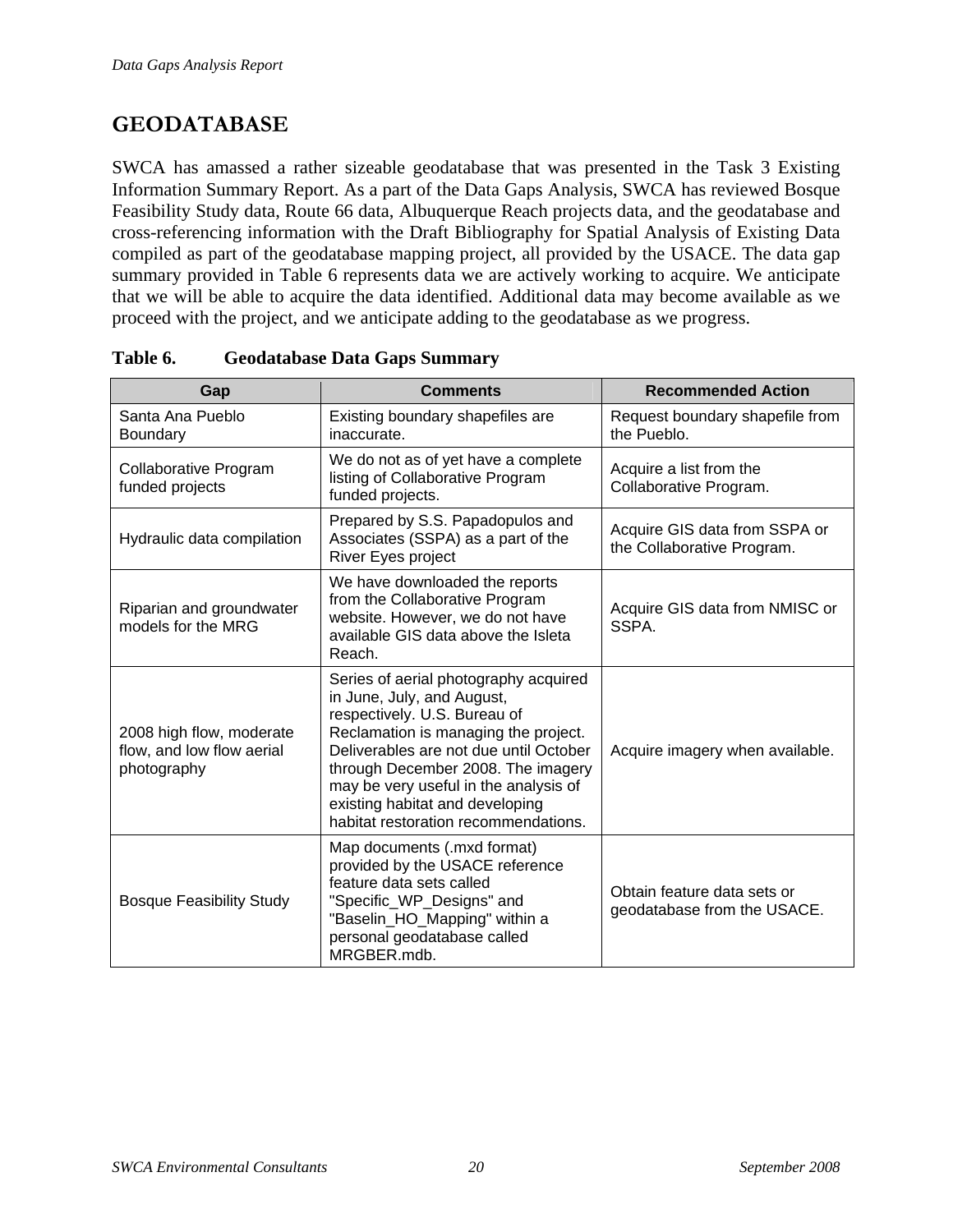### <span id="page-23-0"></span>**LITERATURE CITED**

- Becker, G. C. 1983. Fishes of Wisconsin. The University of Wisconsin Press. Madison, Wisconsin.
- Bohannan-Huston, Inc (BHI). 2000. Comprehensive Digital Mapping Project. Prepared for Bernalillo County, AMAFCA, U.S. Army Corps of Engineers. Albuquerque, NM (DTMs, contours, natural color digital orthophotography).
- Cowley, D. E., P. D. Shirey, and M. D. Hatch. 2006. Ecology of the Rio Grande Silvery Minnow (Cyprinidae: *Hybognathus amarus*) inferred from specimens collected in 1874. Reviews in Fisheries Science, 14:111–125.
- Dudley, R.K., and S.P. Platania. 1997. Habitat Use of Rio Grande Silvery Minnow. Museum of Southwestern Biology, Department of Biology, University of New Mexico.
- Halpern, B. S., S. D. Gaines, and R. R. Warner. 2005. Habitat size, recruitment, and longevity as factors limiting population size in stage-structured species. American Naturalist 165:82– 94.
- Hatch, M.D., and Gonzales, E.G. 2008. Los Lunas Habitat Restoration Fisheries Monitoring. Draft Project Summary Report. Prepared for the U.S. Bureau of Reclamation.
- Lehtinen, S. F., and J. B. Layzer. 1988. Reproductive cycle of the plains minnow, *Hybognathus placitus* (Cyprinidae), in the Cimarron River, Oklahoma. The Southwestern Naturalist 33(1):27–33.
- McLeod, M.A., T.J. Koronkiewicz, B.T. Brown, W.J. Langeberg, and S.W. Carothers. 2008. Southwestern Willow Flycatcher surveys, demography, and ecology along the lower Colorado River and tributaries, 2003–2007. Five-year summary report submitted to U.S. Bureau of Reclamation, Boulder City, Nevada. Flagstaff, Arizona: SWCA Environmental Consultants. 206 pp.
- Milford, E., E. Muldavin, and T. Neville. 2003. Middle Rio Grande River Bar Vegetation Map: The Albuquerque Reach. Report submitted to the U.S. Fish and Wildlife Service, Albuquerque, New Mexico.
- Paradzick, C.E. 2005. Southwestern Willow Flycatcher habitat selection along the Gila and lower San Pedro Rivers, Arizona: Vegetation and hydrogeomorphic considerations. M.Sc. thesis, Arizona State University, Tempe, Arizona.
- Sogge, M.K., and R.M. Marshall. 2000. A survey of current breeding habitats. In Status, Ecology, and Conservation of the Southwestern Willow Flycatcher, edited by D.M. Finch and S.H. Stoleson, pp. 43–56 . U.S. Department of Agriculture Forest Service Rocky Mountain Research Station General Technical Report RMRS-GTR-60.
- Sublette, J. E., M. D. Hatch, and M. Sublette. 1990. The Fishes of New Mexico. Albuquerque: University of New Mexico Press.